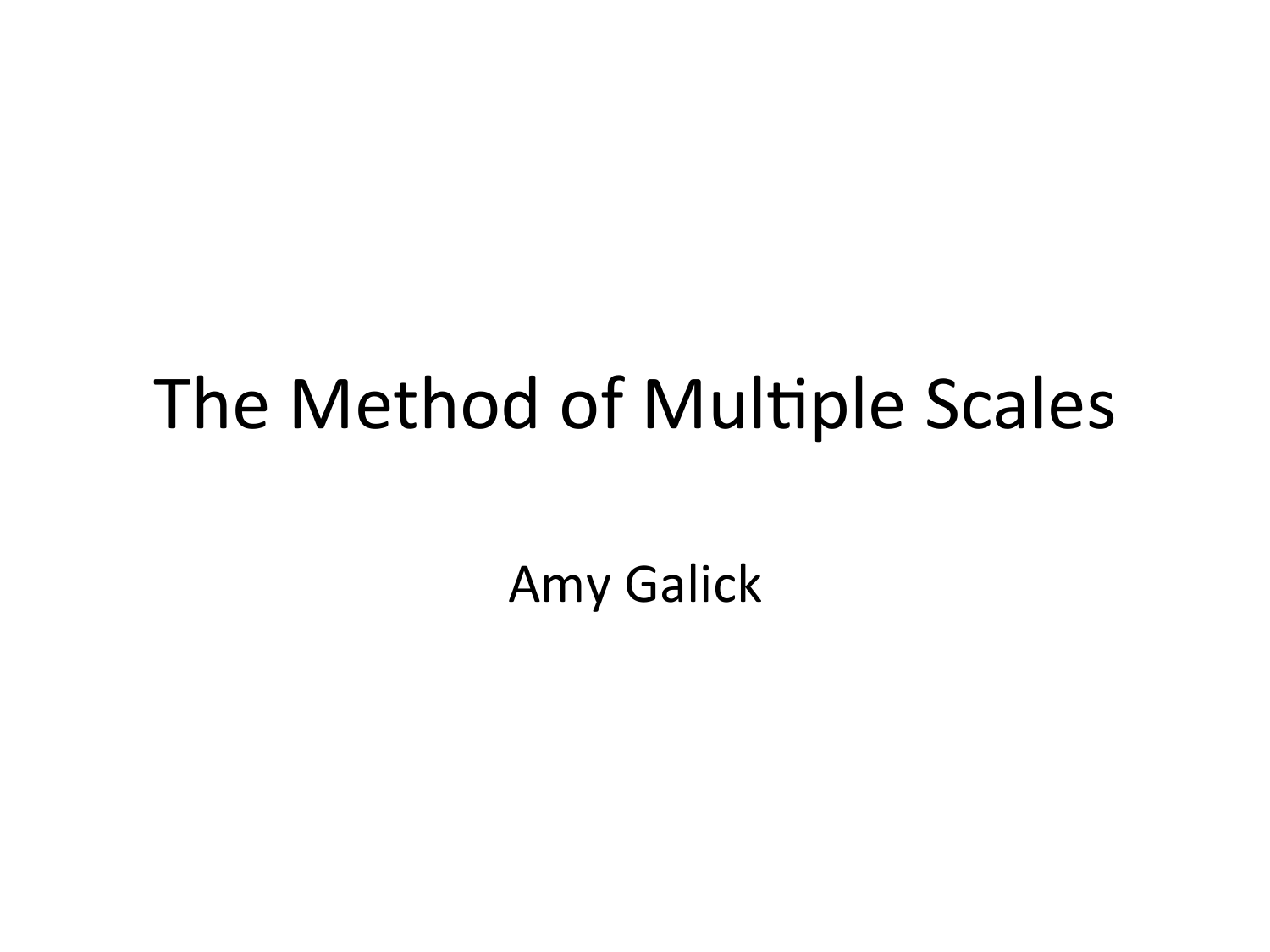# Multiscale Modeling

- Almost everything is multiscale
- Macroscale model: simpler & more efficient
- Microscale model: more accurate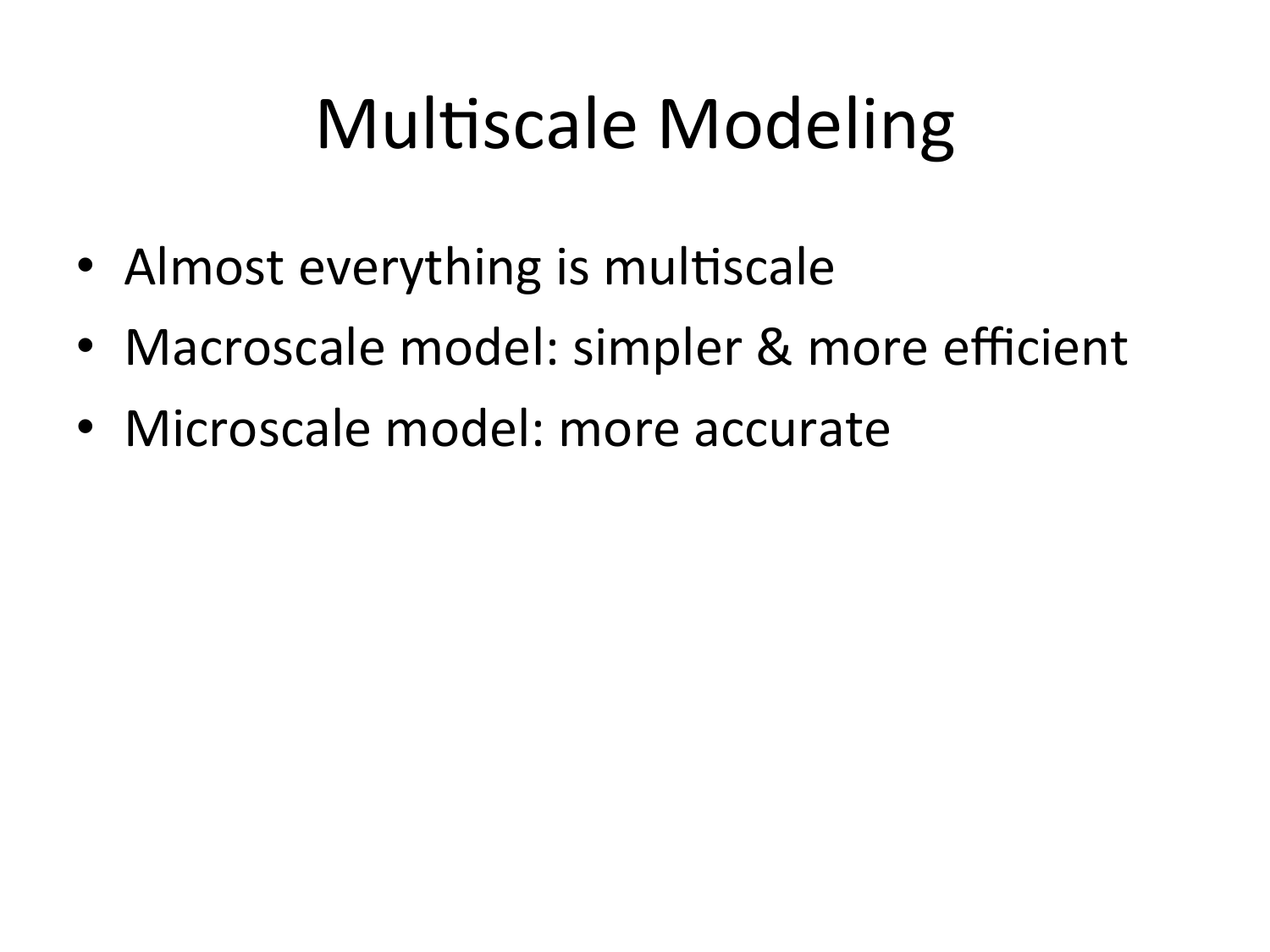## Examples

- Chemical reactions
- Fluids (N-S good, but sometimes not)
- Turbulent flow
- Solids
- $\bullet$  Mass distribution in the universe
- Rare events
- Faraday Cage (Trefethen)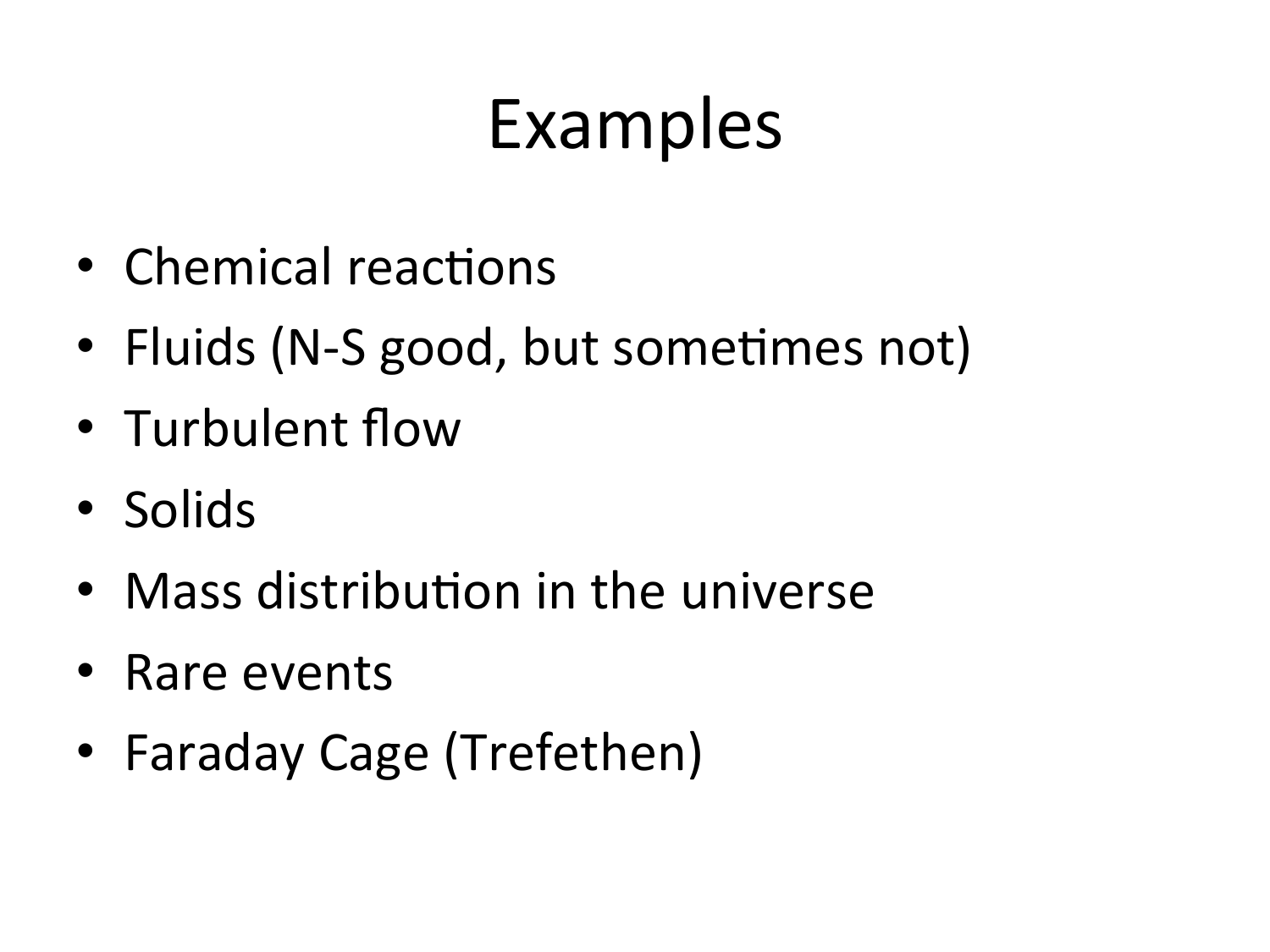## Example problem

D. A. Edwards, "An Alternative Example of the Method of Multiple Scales", SIAM Review April 2000

- 1) The problem
- 2) Some things that don't work
- 3) Key idea -- Multiple time scale expansion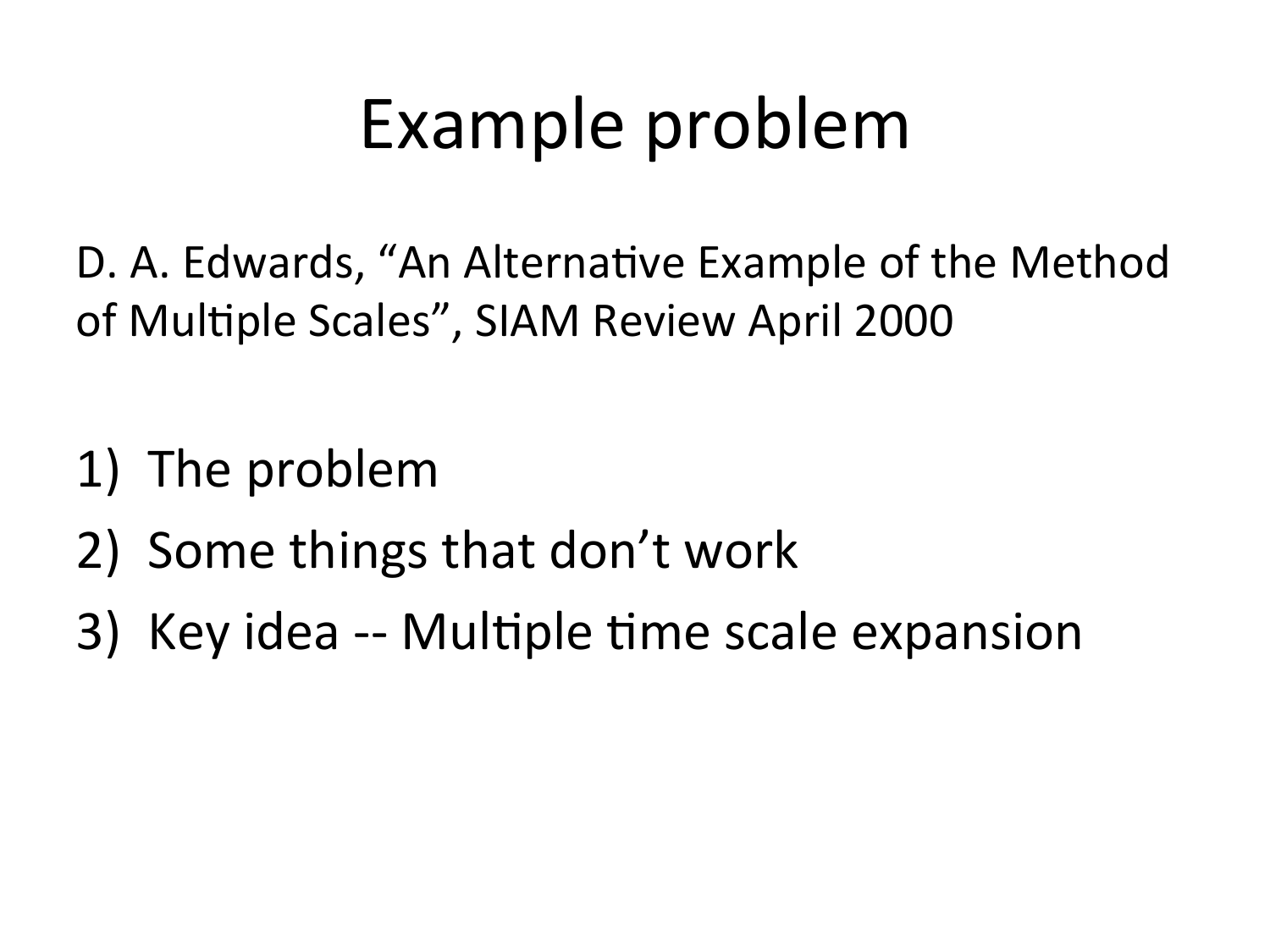Temperature in a rod that conducts heat,

Temperature =  $u(x, t)$ where  $x =$  position along the rod,  $t =$  time.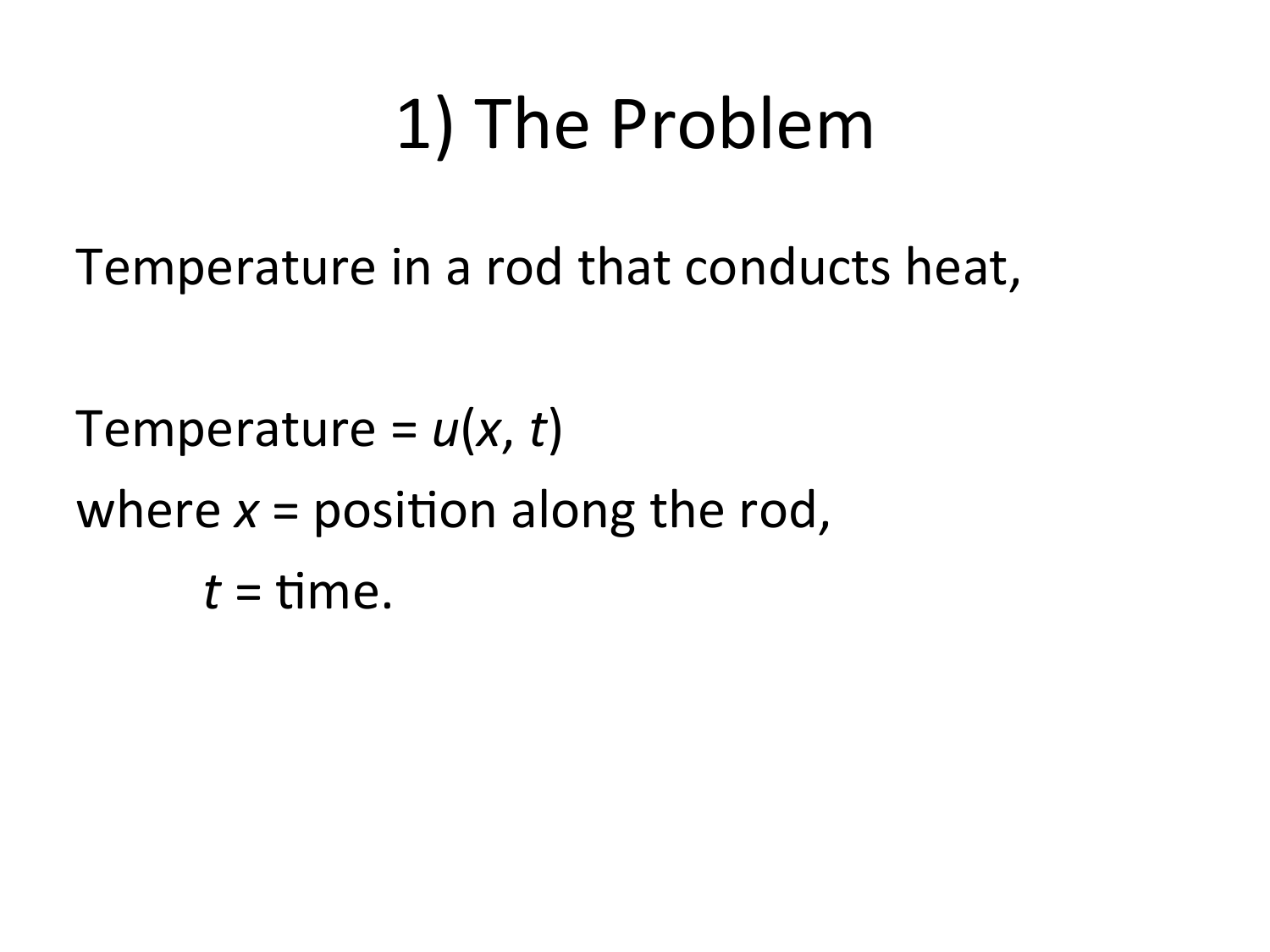Initially the rod has zero temperature everywhere, 

 $u(x, 0) = 0$ 

Starting at time  $t = 0$ , a specified heat flux is applied at one end of the rod:

 $u_{x}(0, t) = f(t)$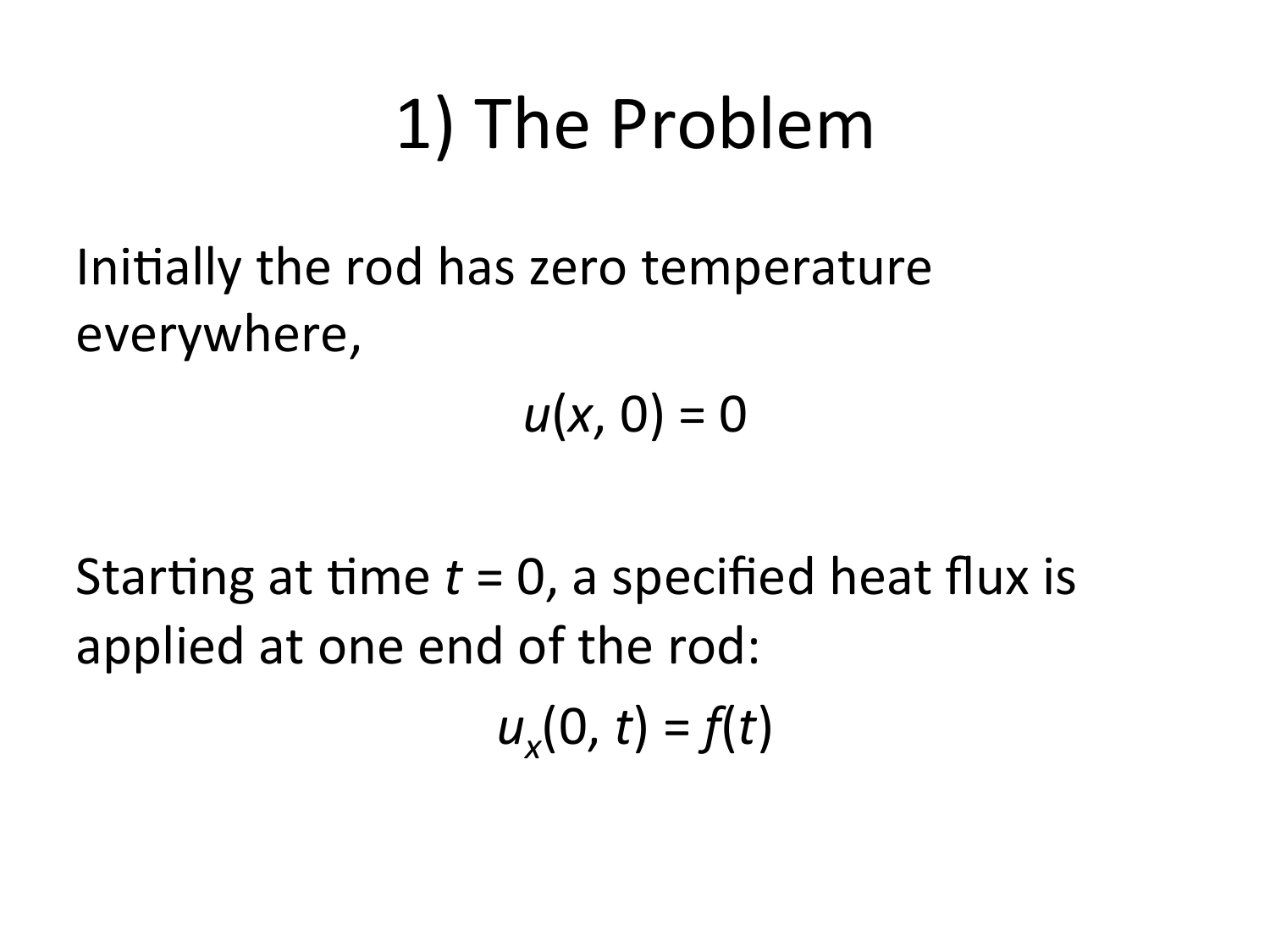The heat flux applied at the end of the rod changes **very slowly** over time. To emphasize this write:

 $u_x(0, t) = f(\epsilon t)$ 

where  $\epsilon$  is small and  $> 0$ .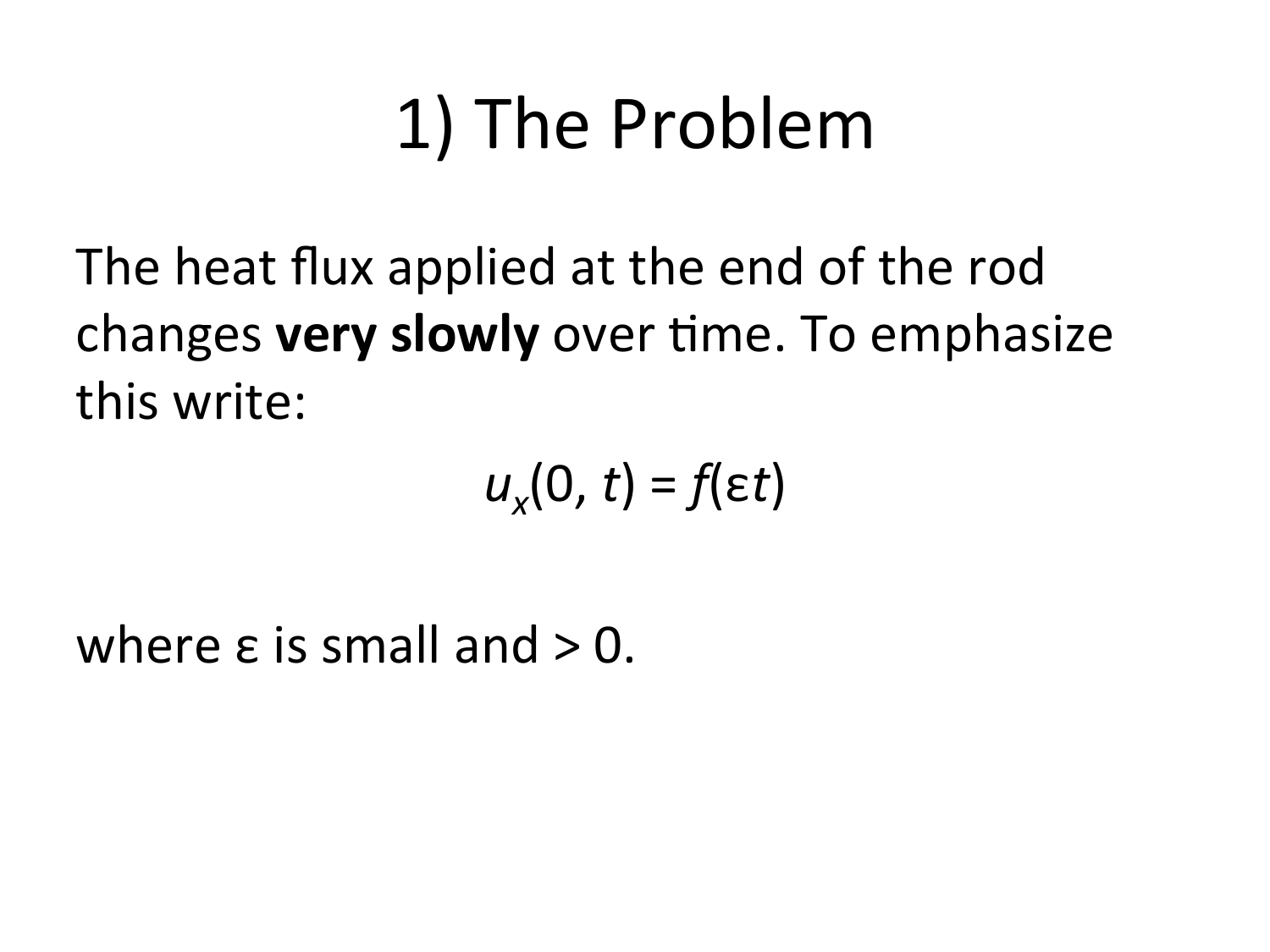The heat equation is:

$$
u_t = k u_{xx}
$$

The other end of the rod is insulated:

 $u_x(L, t) = 0$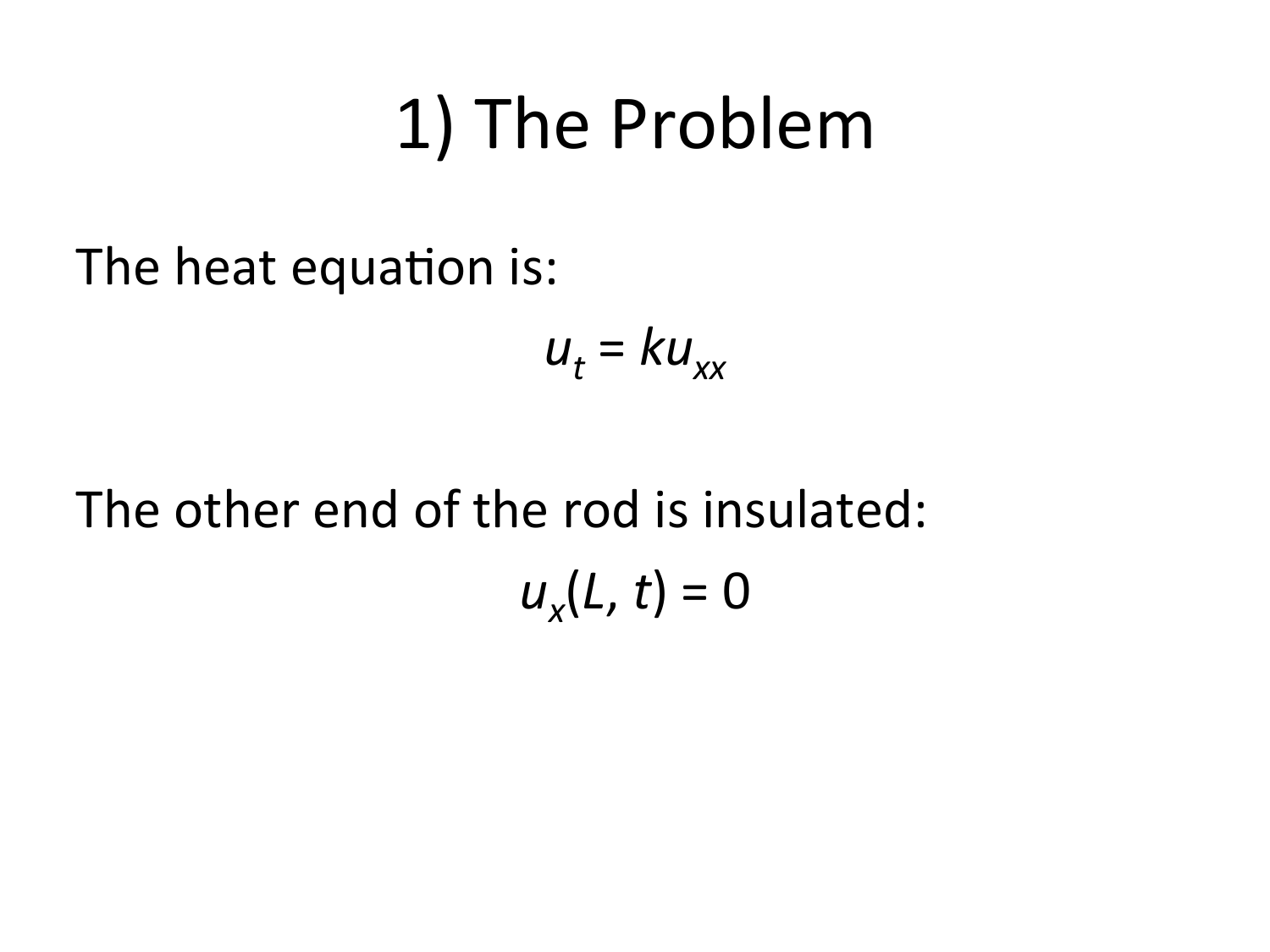So the complete PDE problem is:

$$
u_t = k u_{xx}
$$

 $u(x, 0) = 0$  $u_x(0, t) = f(\epsilon t)$  $u_x(L, t) = 0$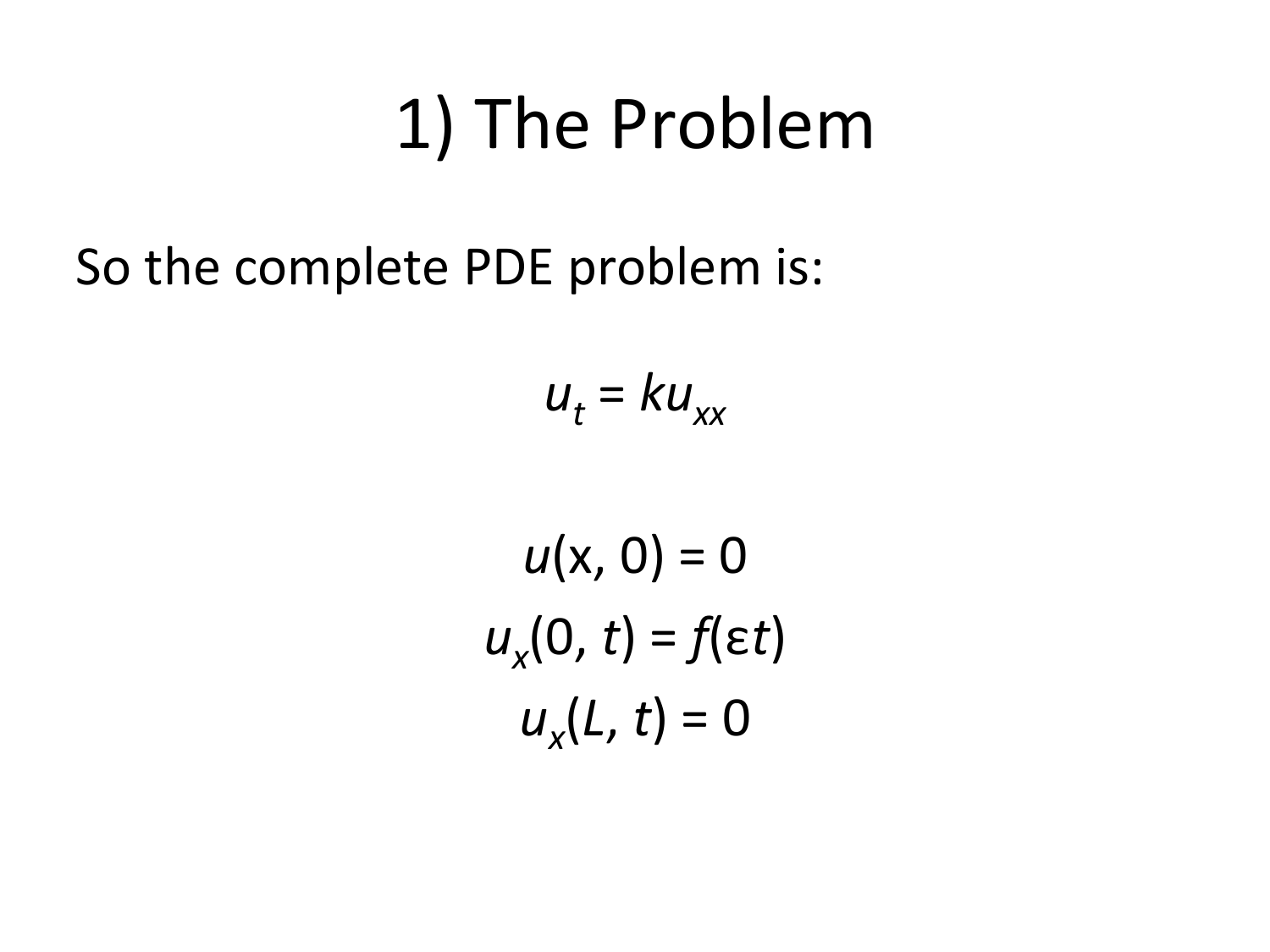Simplify by choosing units:

$$
u_t = u_{xx}
$$

 $u(x, 0) = 0$  $u_x(0, t) = f(\epsilon t)$  $u_x(1, t) = 0$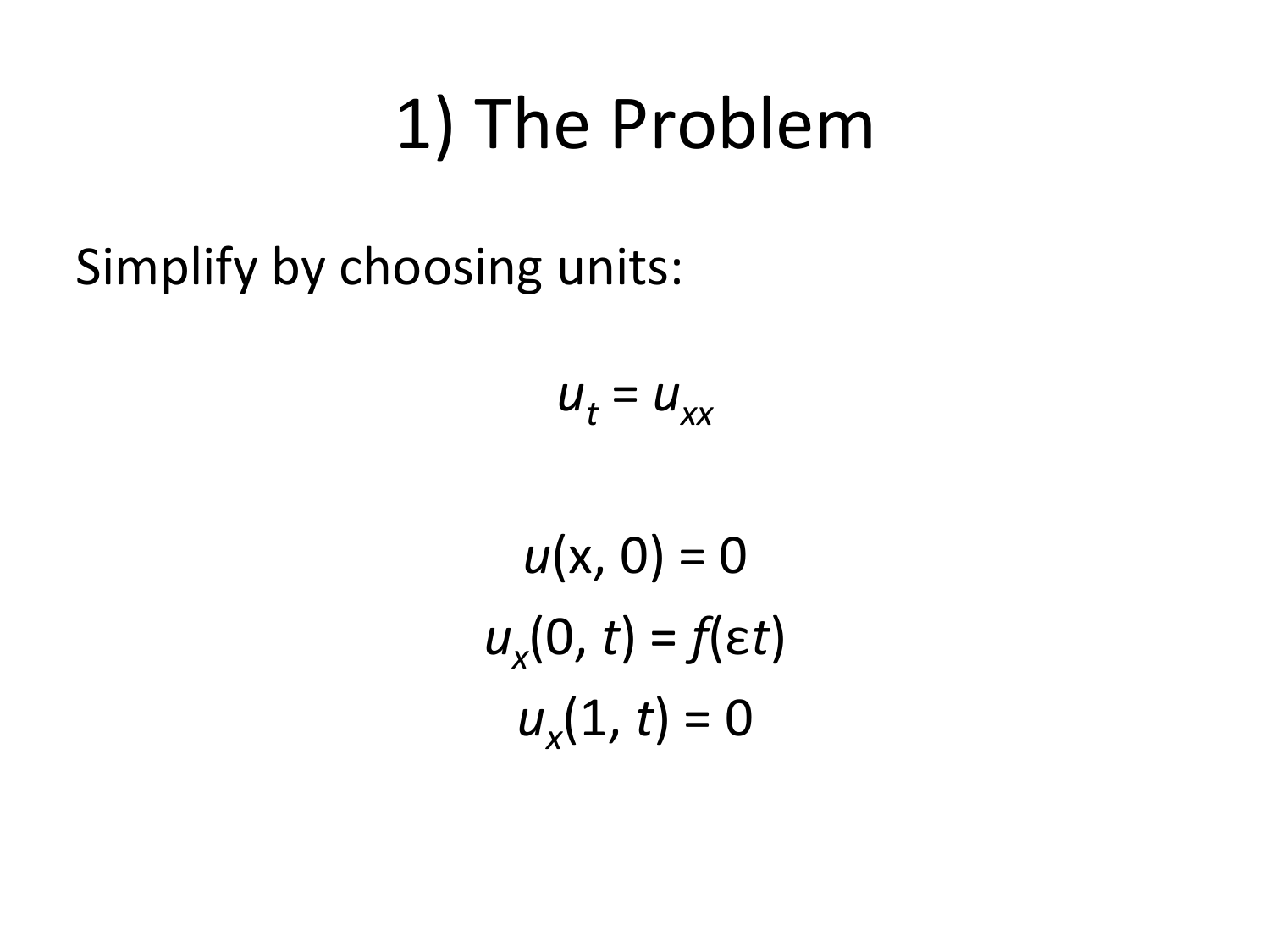#### Guess that  $u(x, t)$  can be written in the form  $u(x, t) = \varphi(x) \cdot q(t)$

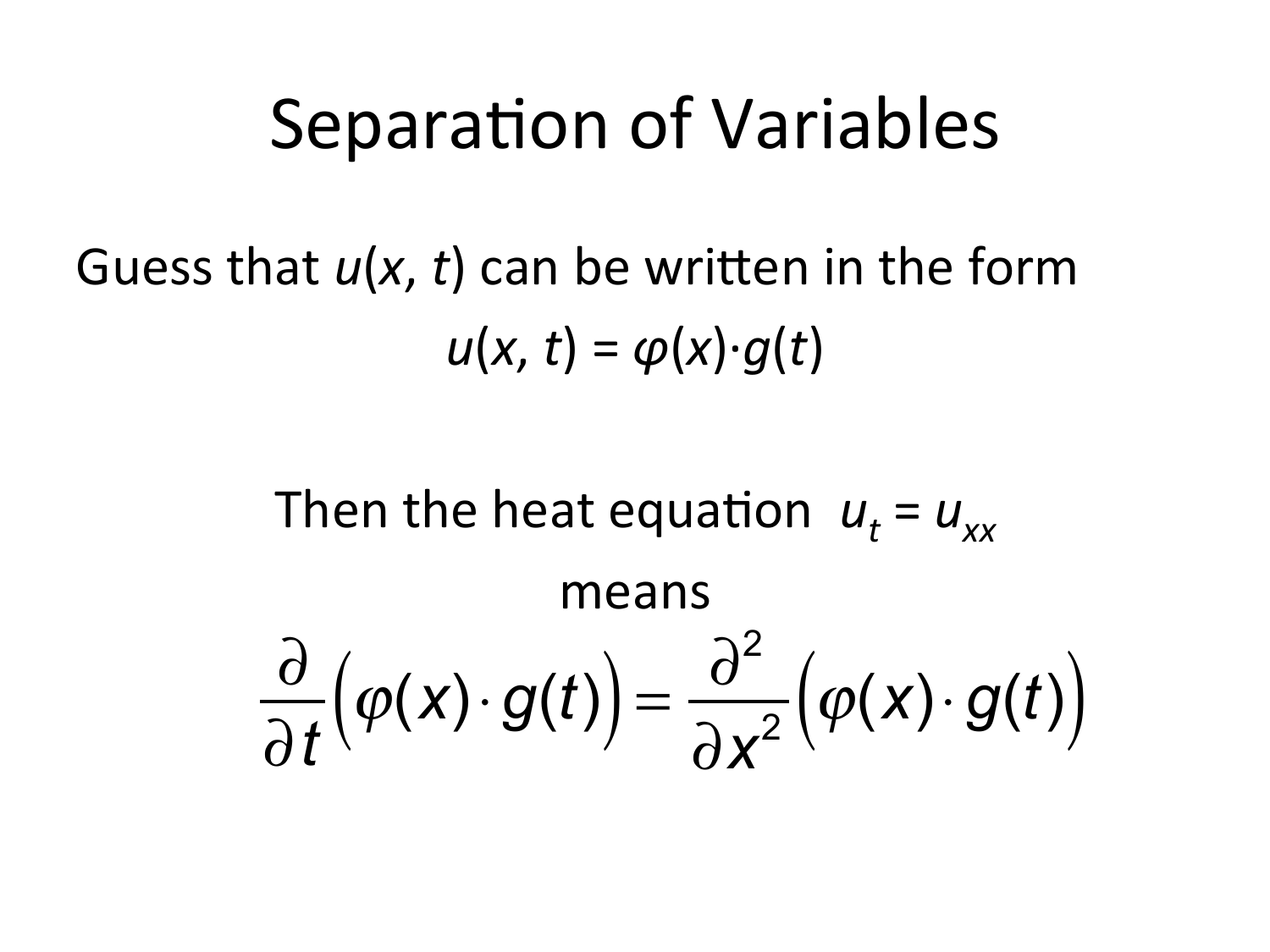Guess that  $u(x, t)$  can be written in the form  $u(x, t) = \varphi(x) \cdot q(t)$ 

> Then the heat equation  $u_t = u_{xx}$ means  $\varphi(x) \cdot g'(t) = \varphi''(x) \cdot g(t)$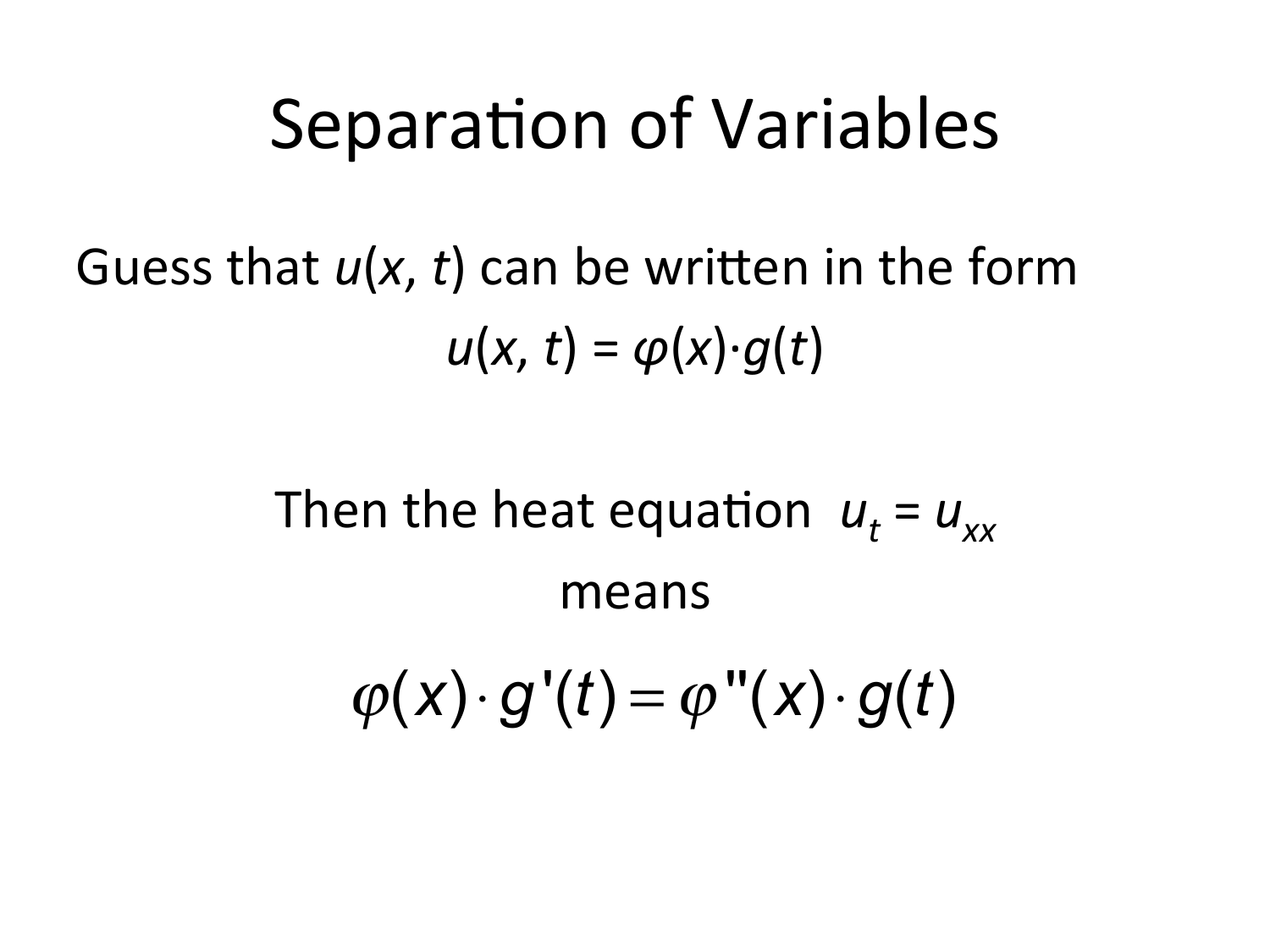Guess that  $u(x, t)$  can be written in the form  $u(x, t) = \varphi(x) \cdot q(t)$ 

> Then the heat equation  $u_t = u_{xx}$ means  $\frac{\varphi''(x)}{x} = \frac{g'(t)}{y}$  $\varphi(x)$   $g(t)$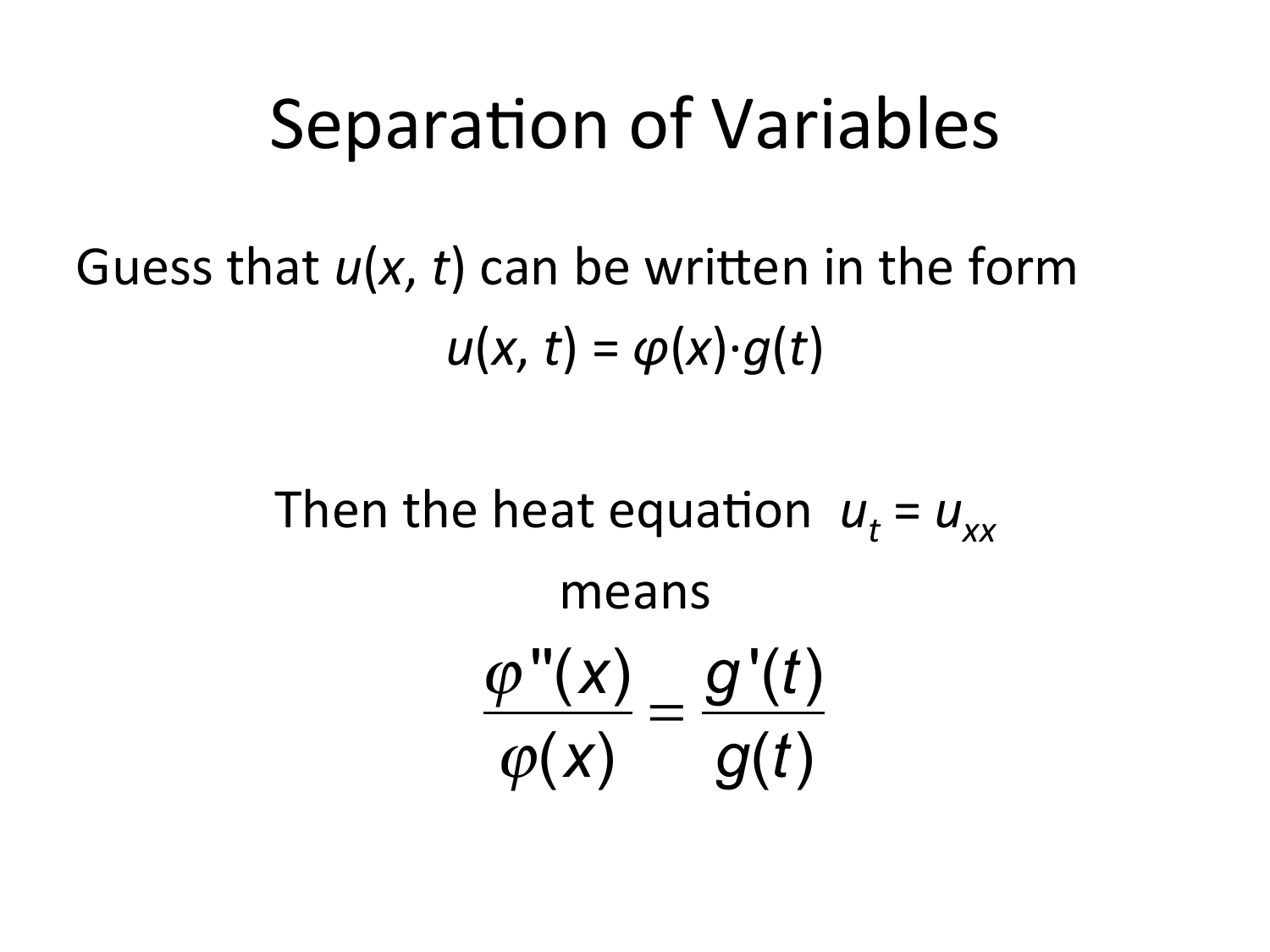#### Guess that  $u(x, t)$  can be written in the form  $u(x, t) = \varphi(x) \cdot q(t)$

Then the heat equation  $u_t = u_{xx}$ means  $\varphi''(x)$  $\varphi(x)$  $= \frac{g'(t)}{t}$ *g*(*t*)  $=-\lambda$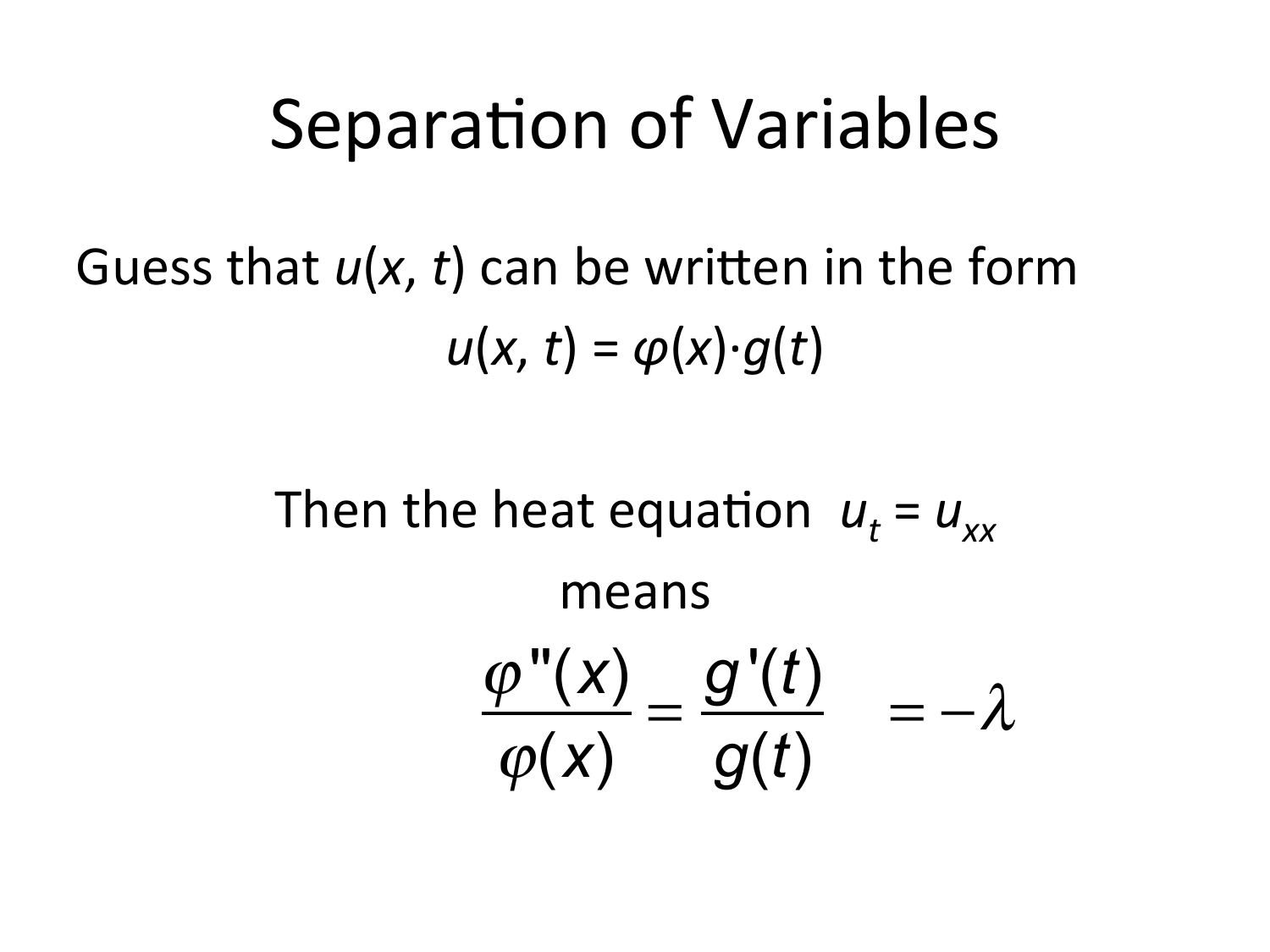**Separation of Variables**  $\frac{\varphi''(x)}{\varphi(x)} = -\lambda$  $\Rightarrow \varphi(x) = A\cos(\sqrt{\lambda}x) + B\sin(\sqrt{\lambda}x)$ 

$$
\frac{g'(t)}{g(t)} = -\lambda
$$
  

$$
\implies g(t) = Ce^{-\lambda t}
$$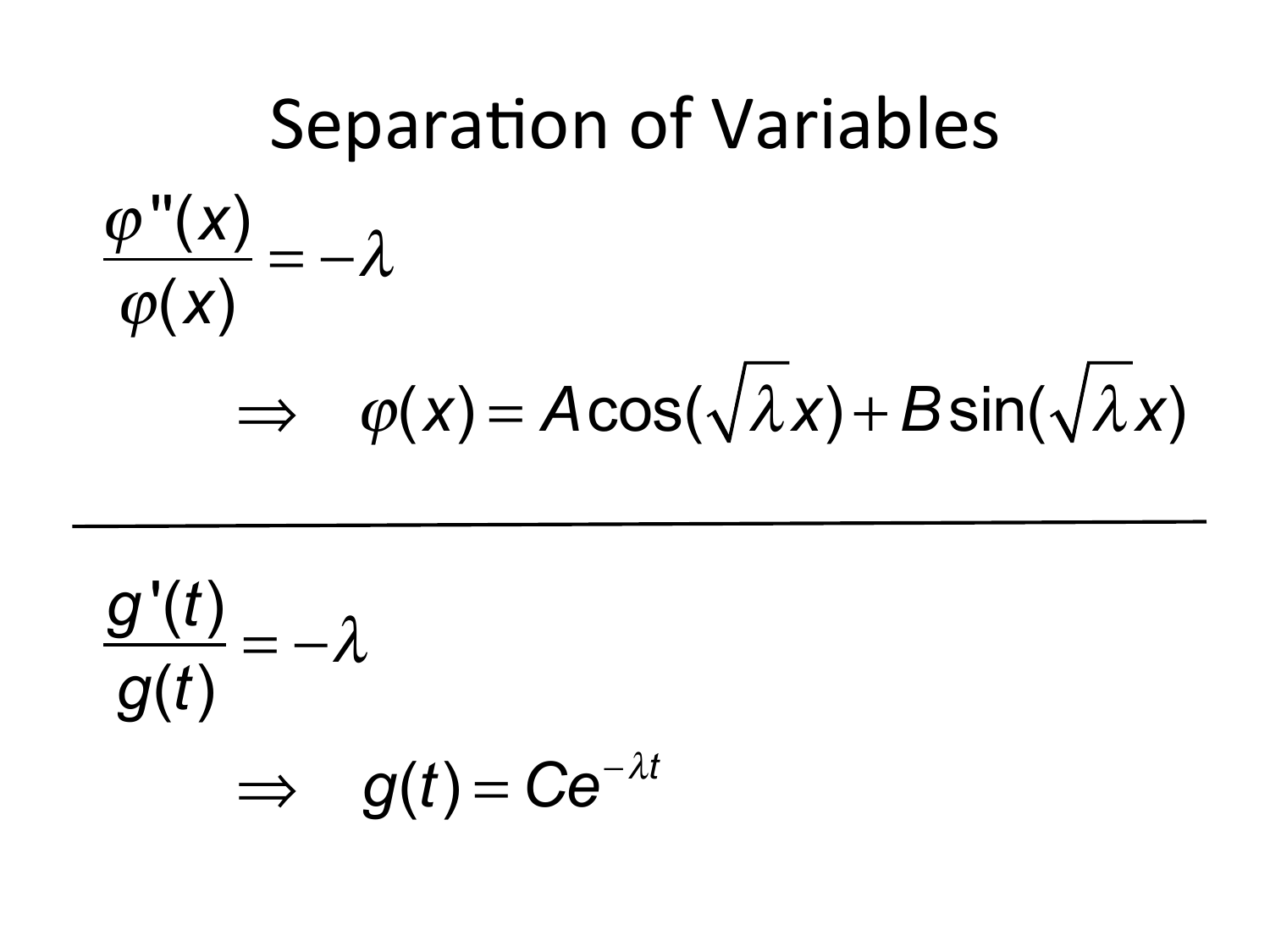So u is of the form

$$
u(x,t)=(Ce^{-\lambda t})\Big(A\cos(\sqrt{\lambda}x)+B\sin(\sqrt{\lambda}x)\Big)
$$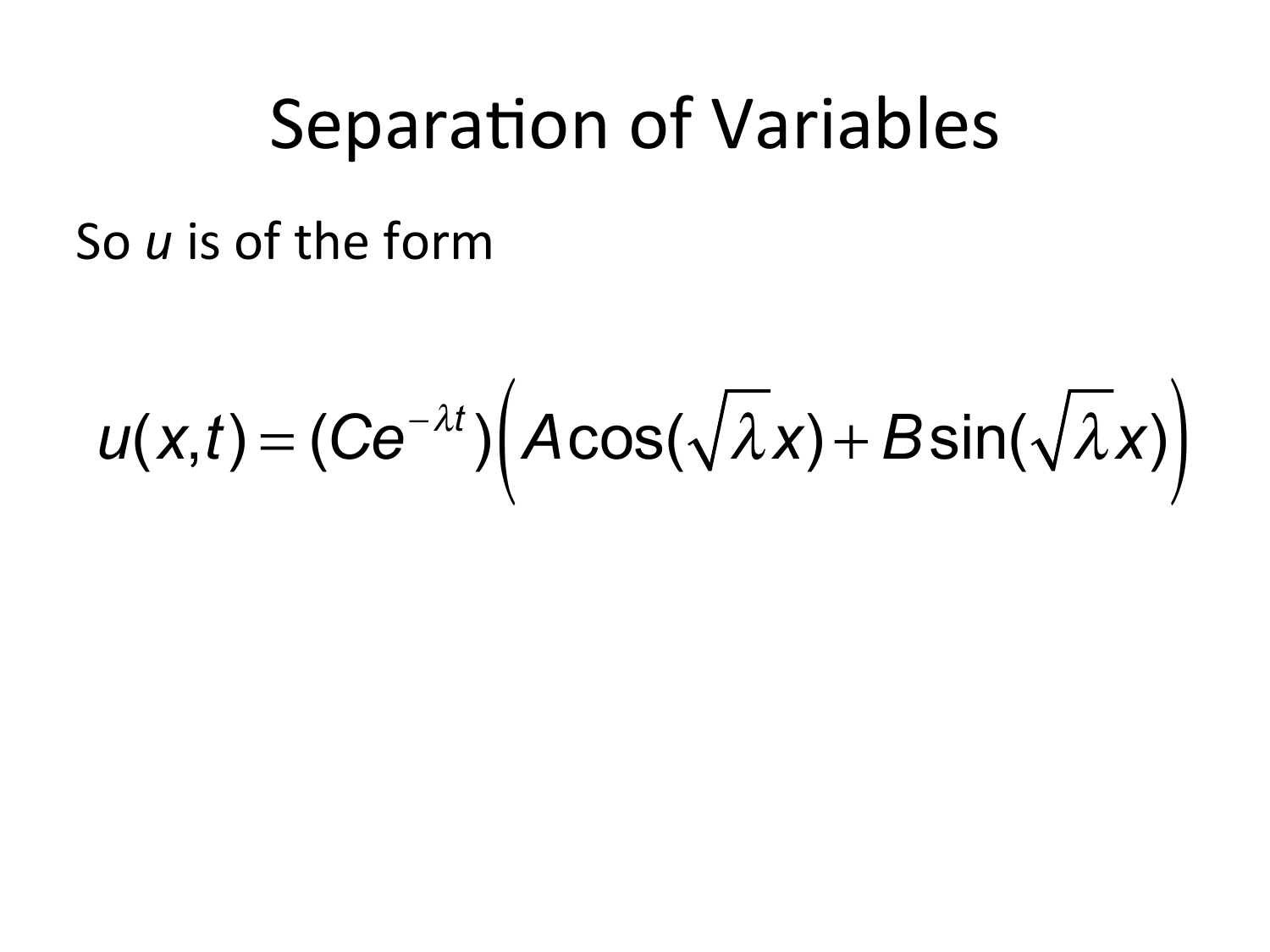Using calculus (along with the IC & BC), get:

$$
u(x,t) = \frac{g_0(t)}{2} + \sum_{n=1}^{\infty} g_n(t) \cdot \cos(n\pi x)
$$

where 

$$
g_n(t) = -2e^{-n^2\pi^2t} \cdot \int_0^t e^{n^2\pi^2t} f(\varepsilon z) dz
$$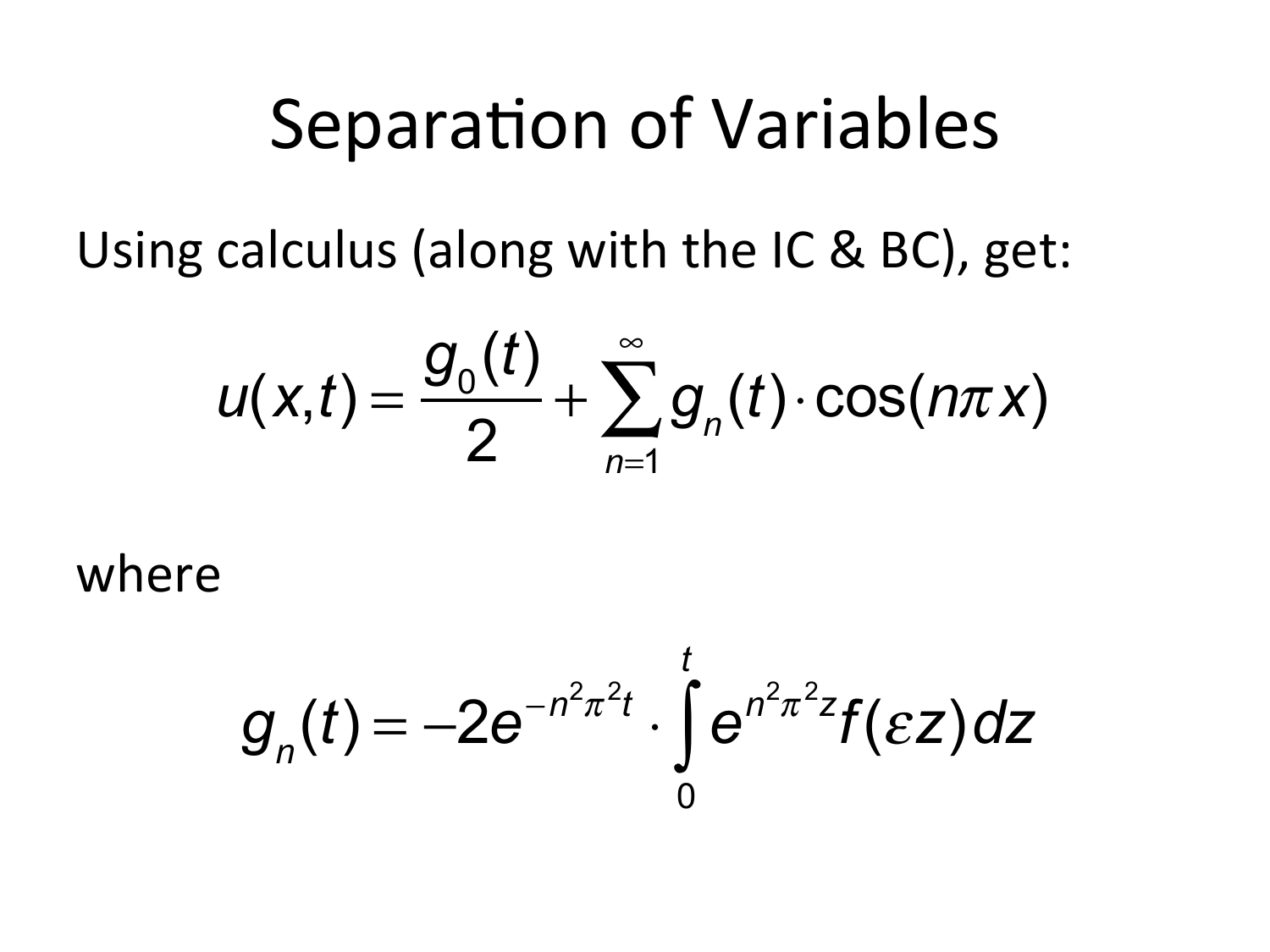#### First Idea -- Perturbation

Estimate heat flux:

$$
f(\varepsilon t)=f(0)+\varepsilon t\cdot f'(0)+\cdots
$$

And try to get

$$
g_n(t;\varepsilon)=g_n^0(t)+\varepsilon g_n^1(t)+\cdots
$$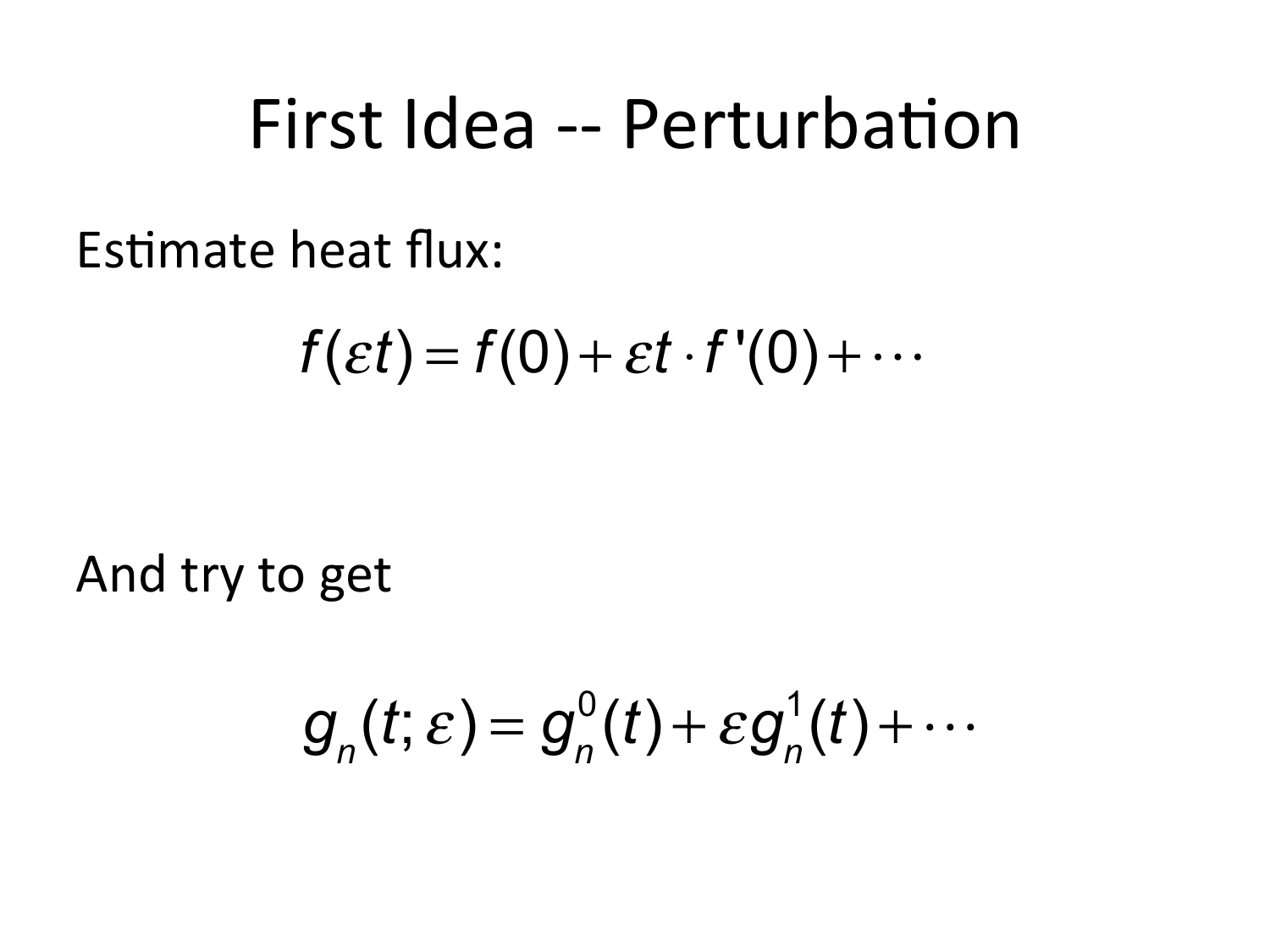#### First Idea -- Perturbation

Estimate heat flux:

$$
f(\varepsilon t) = \frac{f(0) + \varepsilon t \cdot f'(0)}{2} + \frac{\varepsilon^2 t^2}{2} f''(0) + \cdots
$$

And try to get

$$
g_n(t;\varepsilon) = g_n^0(t) + \varepsilon g_n^1(t) + \frac{\varepsilon^2}{2} g_n^2(t) + \cdots
$$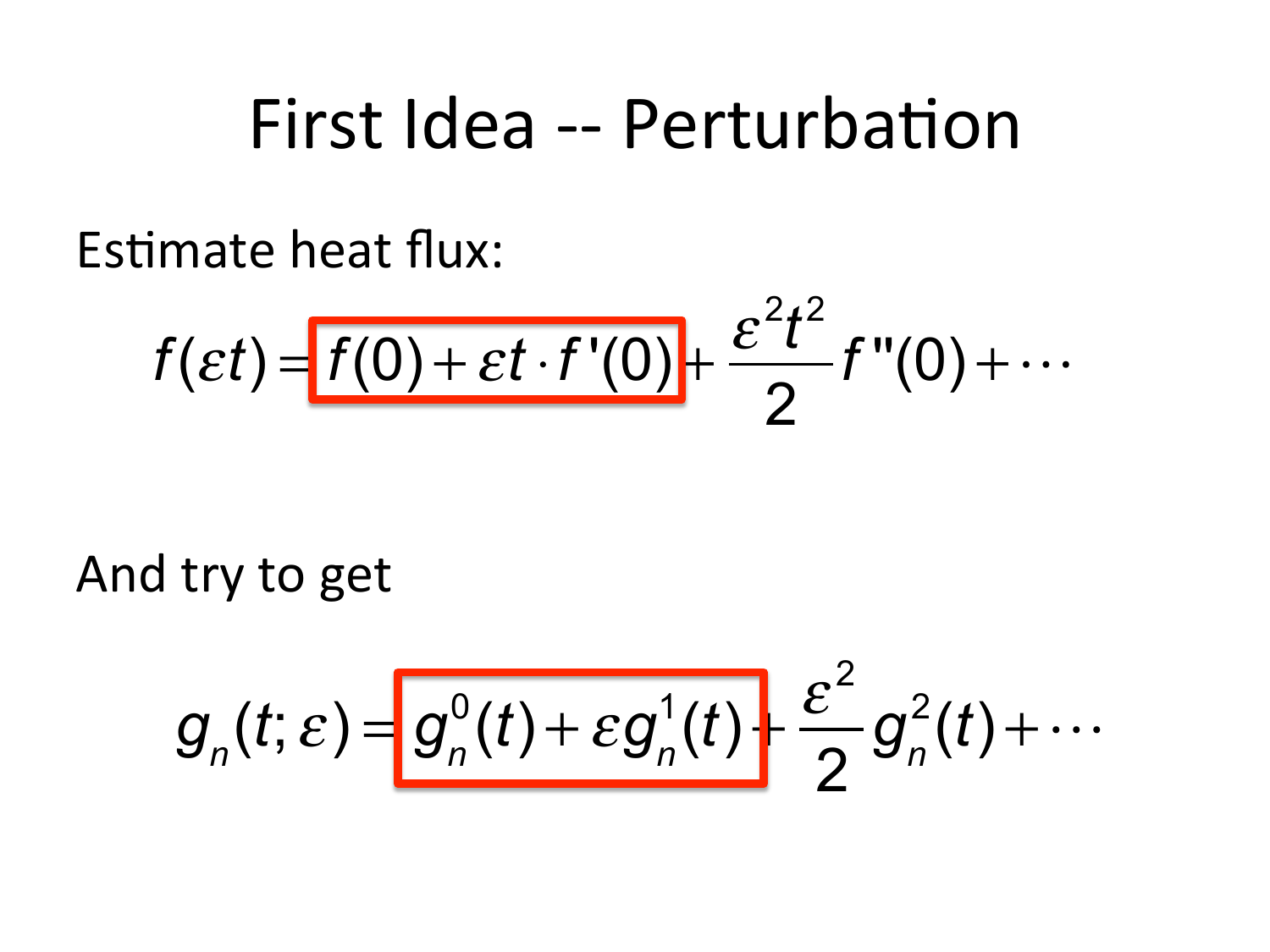### First Idea -- Perturbation

More calculations...

$$
g_0^0(t) = -2t \cdot f(0)
$$
  

$$
g_0^1(t) = -t^2 \cdot f'(0)
$$

So that the first term is

$$
g_0(t) \sim -2t \cdot f(0) - \varepsilon t^2 \cdot f'(0)
$$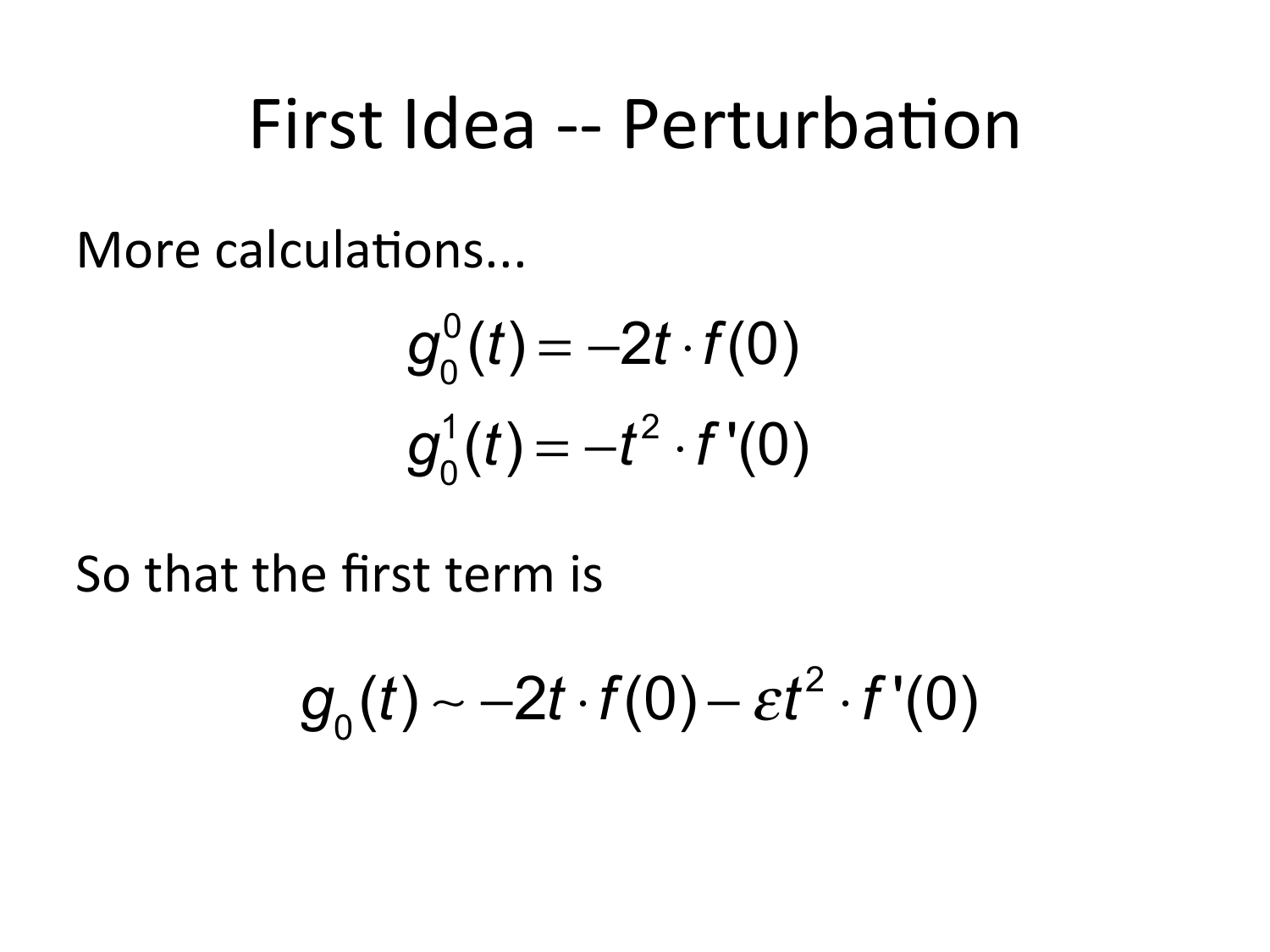### Second Idea -- Rescale the problem

$$
\frac{\partial u}{\partial t} = \frac{\partial^2 u}{\partial x^2}
$$
  
u(x, 0) = 0  

$$
\frac{\partial u}{\partial x}(1, t) = 0
$$
  

$$
\frac{\partial u}{\partial x}(0, t) = f(\varepsilon t)
$$

With  $t =$  "fast time"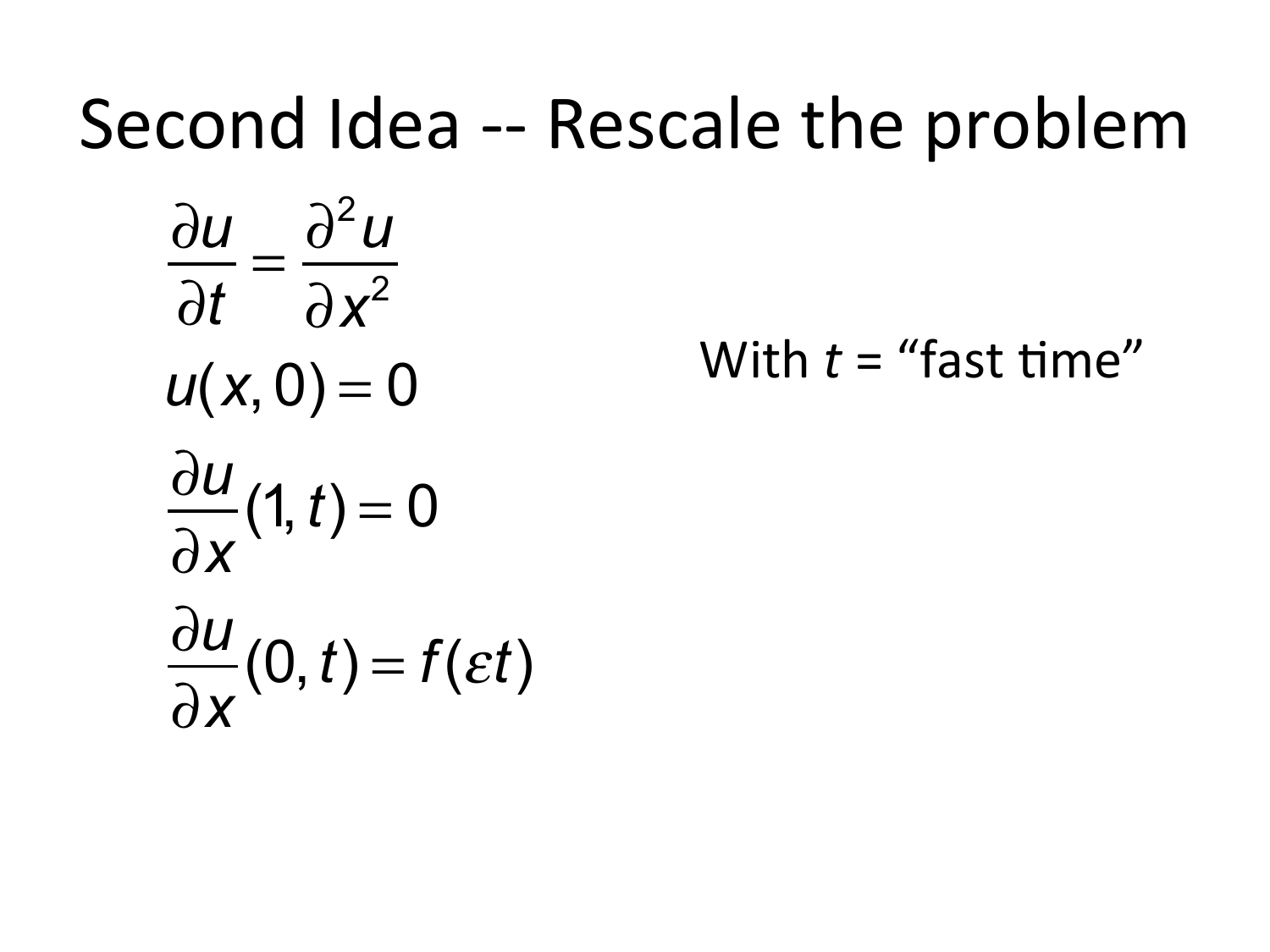### Second Idea -- Rescale the problem

$$
\varepsilon \frac{\partial u}{\partial T} = \frac{\partial^2 u}{\partial x^2}
$$
  
u(x, 0) = 0  

$$
\frac{\partial u}{\partial x}(1, T) = 0
$$
  

$$
\frac{\partial u}{\partial x}(0, T) = f(T)
$$

With  $T =$  "slow time"

 $T = \varepsilon t$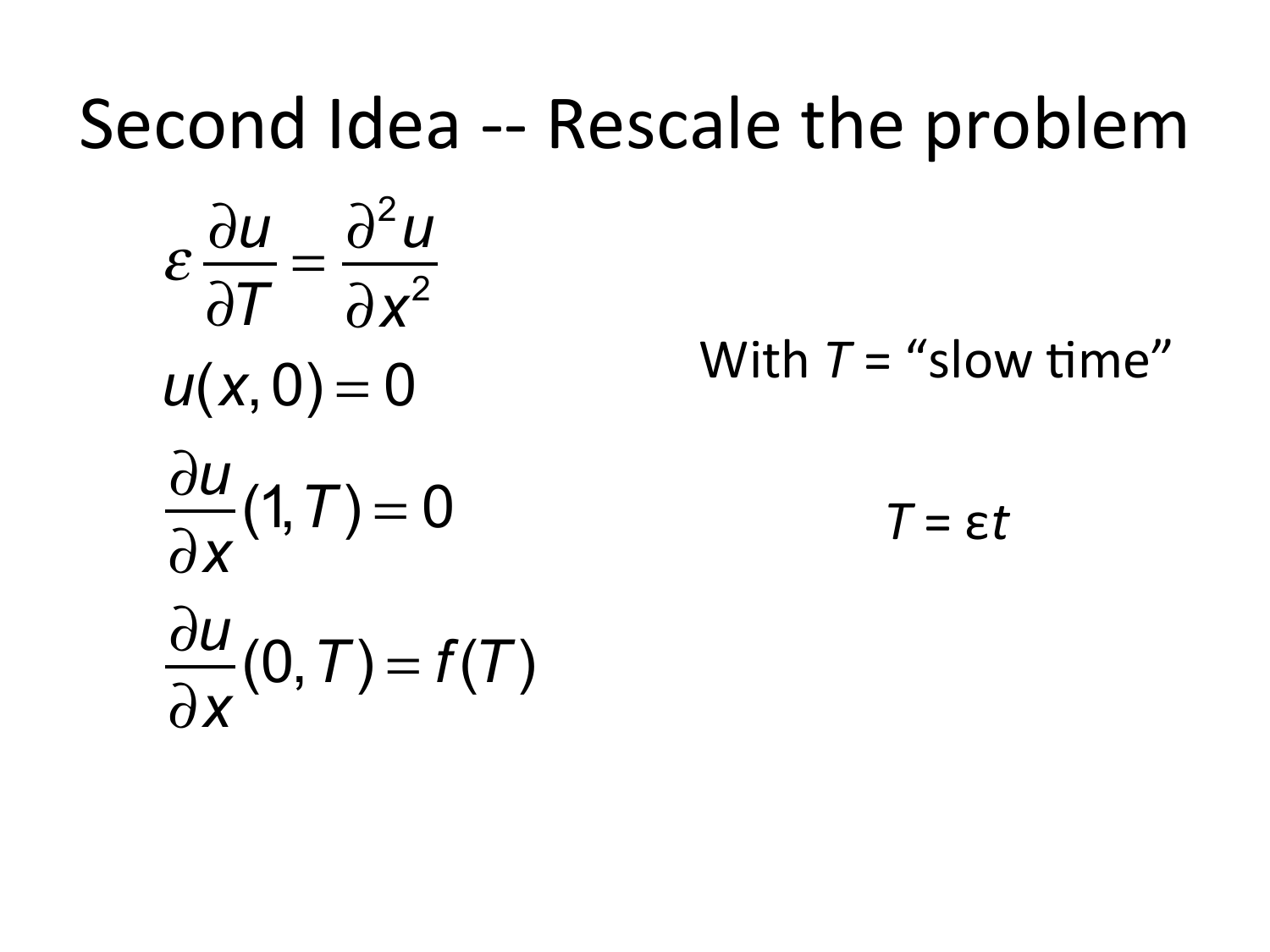Again get:

$$
u(x, T) = \frac{g_0(T)}{2} + \sum_{n=1}^{\infty} g_n(T) \cdot \cos(n\pi x)
$$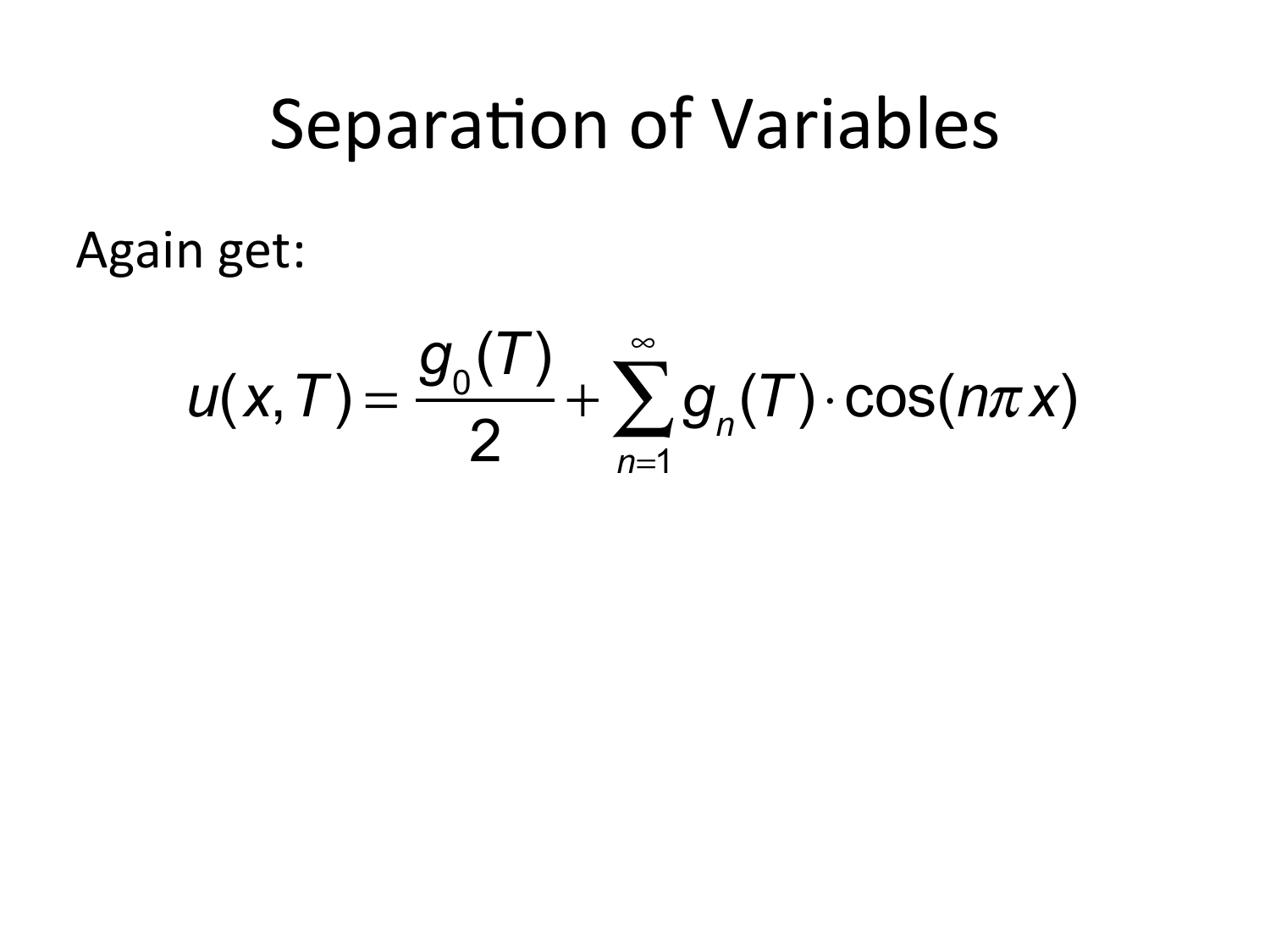### Perturbation expansion

End up with

 $\bullet\bullet\bullet$ 

 $\bullet$   $\bullet$   $\bullet$ 

$$
g_n^0(T) = \frac{-f(T)}{n^2 \pi^2} \qquad \Rightarrow \qquad f(T) = 0
$$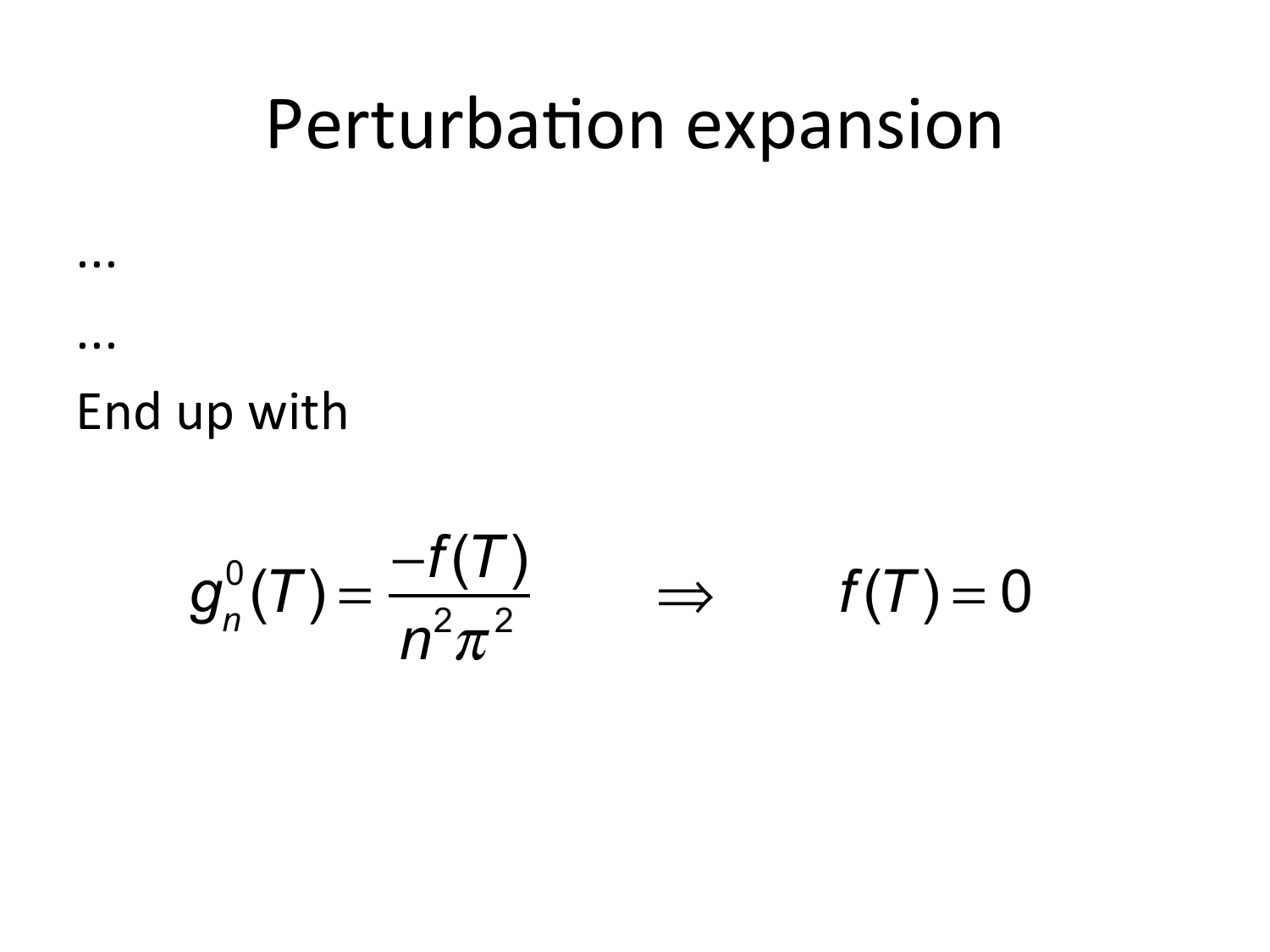## What didn't work

• Fast time scale-based perturbation -> Model divergent over long time

• Slow time scale-based perturbation -> Inconsistency near  $t = 0$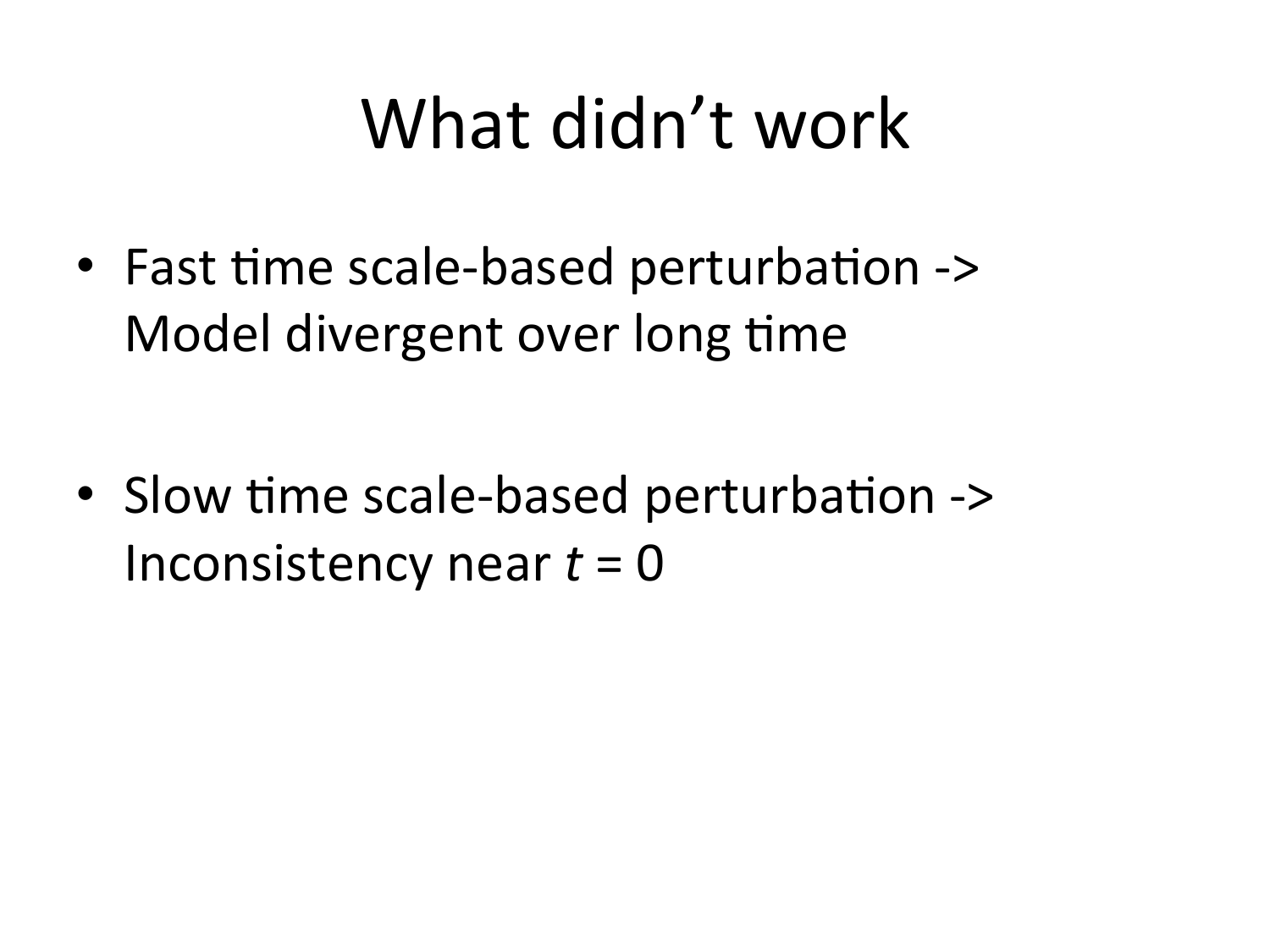## Multiple-Scale Expansion

• Key idea -- include both time scales in the model explicitly

$$
u(x, t) = U(x, t, T)
$$
  

$$
T = \varepsilon t
$$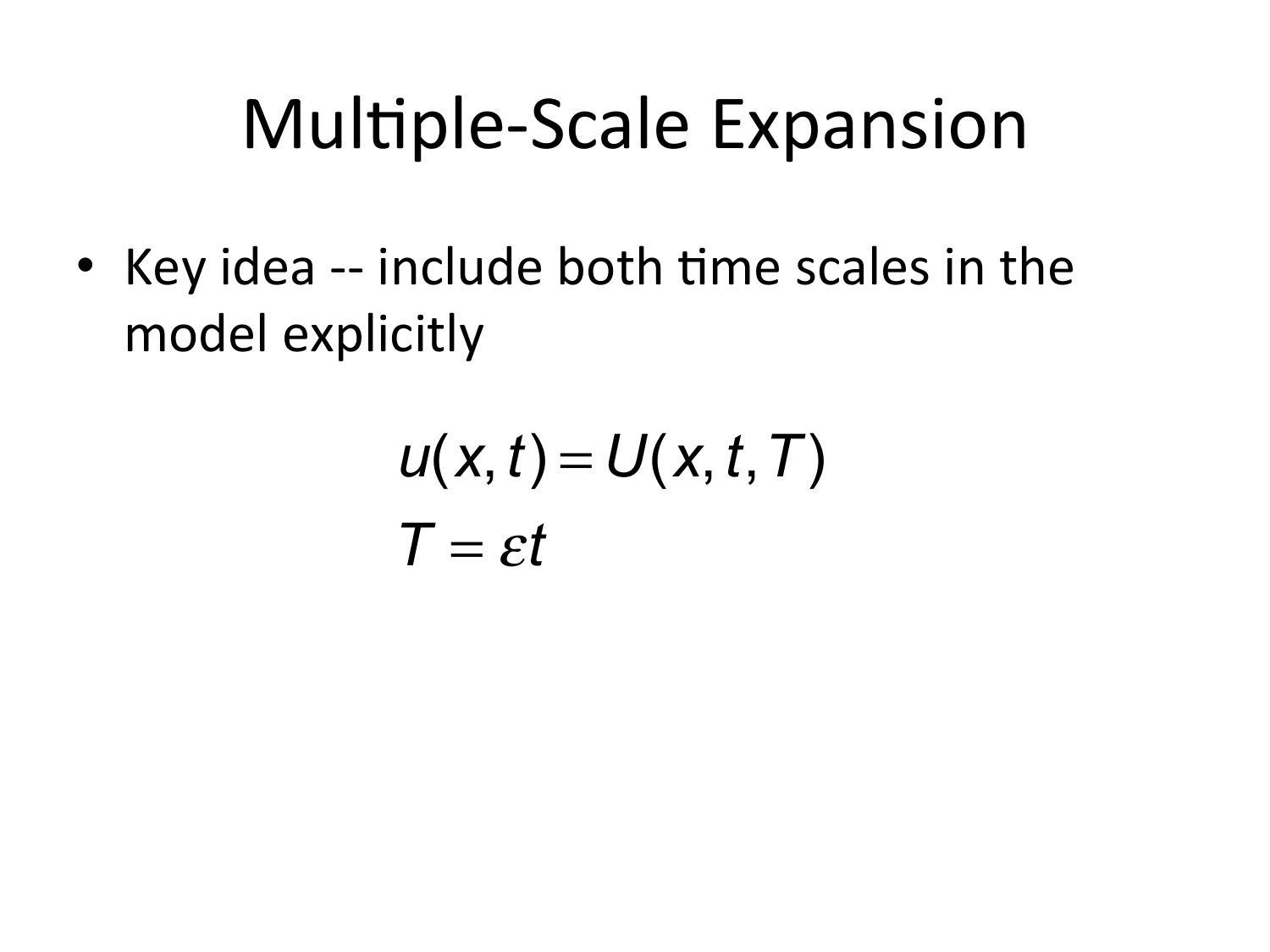## Multiple-Scale Expansion

• Key idea -- include both time scales in the model explicitly

$$
u(x, t) = U(x, t, T)
$$
  

$$
T = \varepsilon t
$$

• Treat the two time variables as independent 

$$
\frac{d}{dt} = \frac{\partial}{\partial t} + \varepsilon \frac{\partial}{\partial T}
$$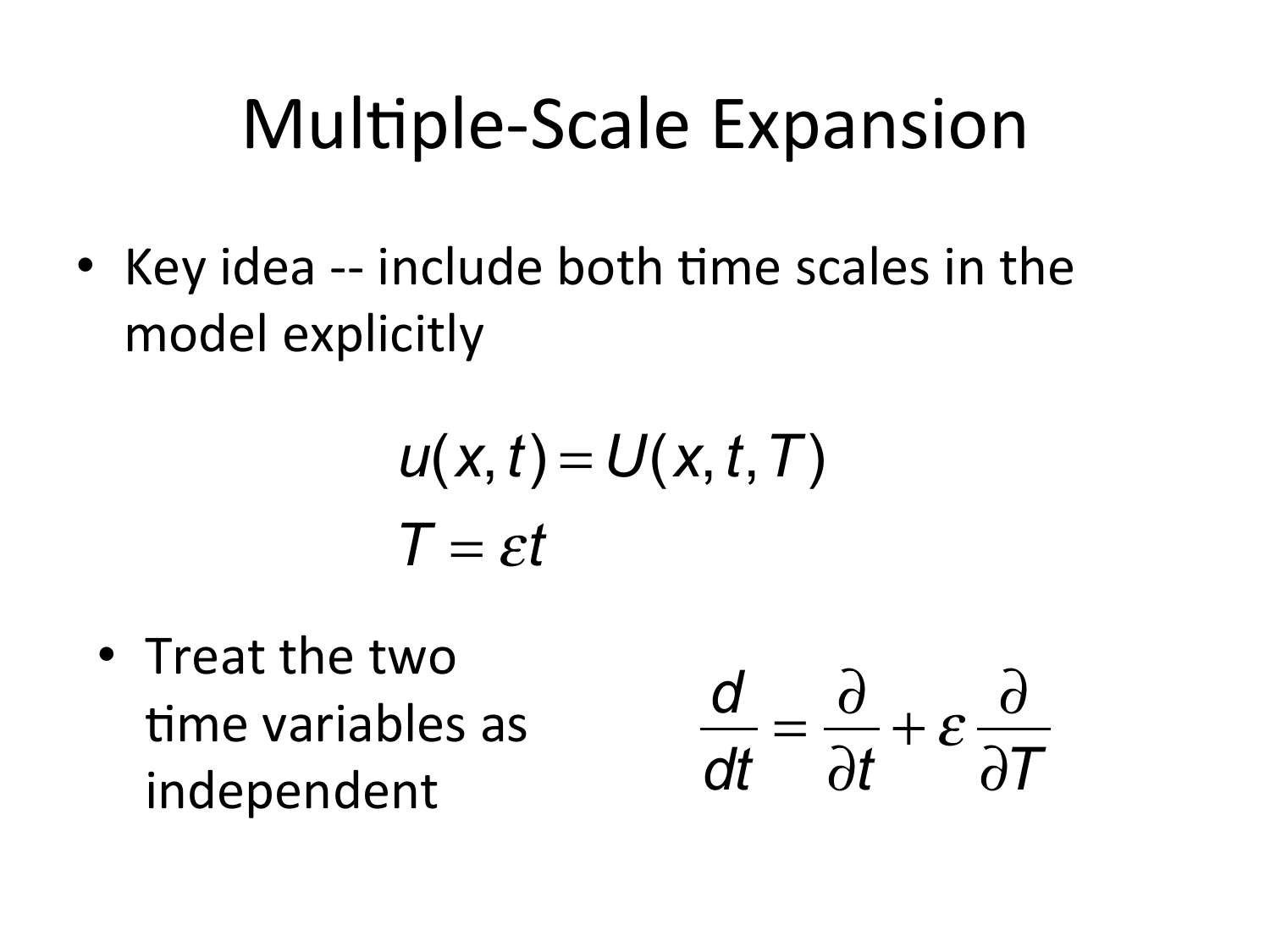#### Multiple time scale expansion

$$
\frac{\partial U}{\partial t} + \varepsilon \frac{\partial U}{\partial T} = \frac{\partial^2 U}{\partial x^2}
$$

$$
U(x, 0, 0) = 0
$$

$$
\frac{\partial U}{\partial x}(1, t, T) = 0
$$

$$
\frac{\partial U}{\partial x}(0, t, T) = f(T)
$$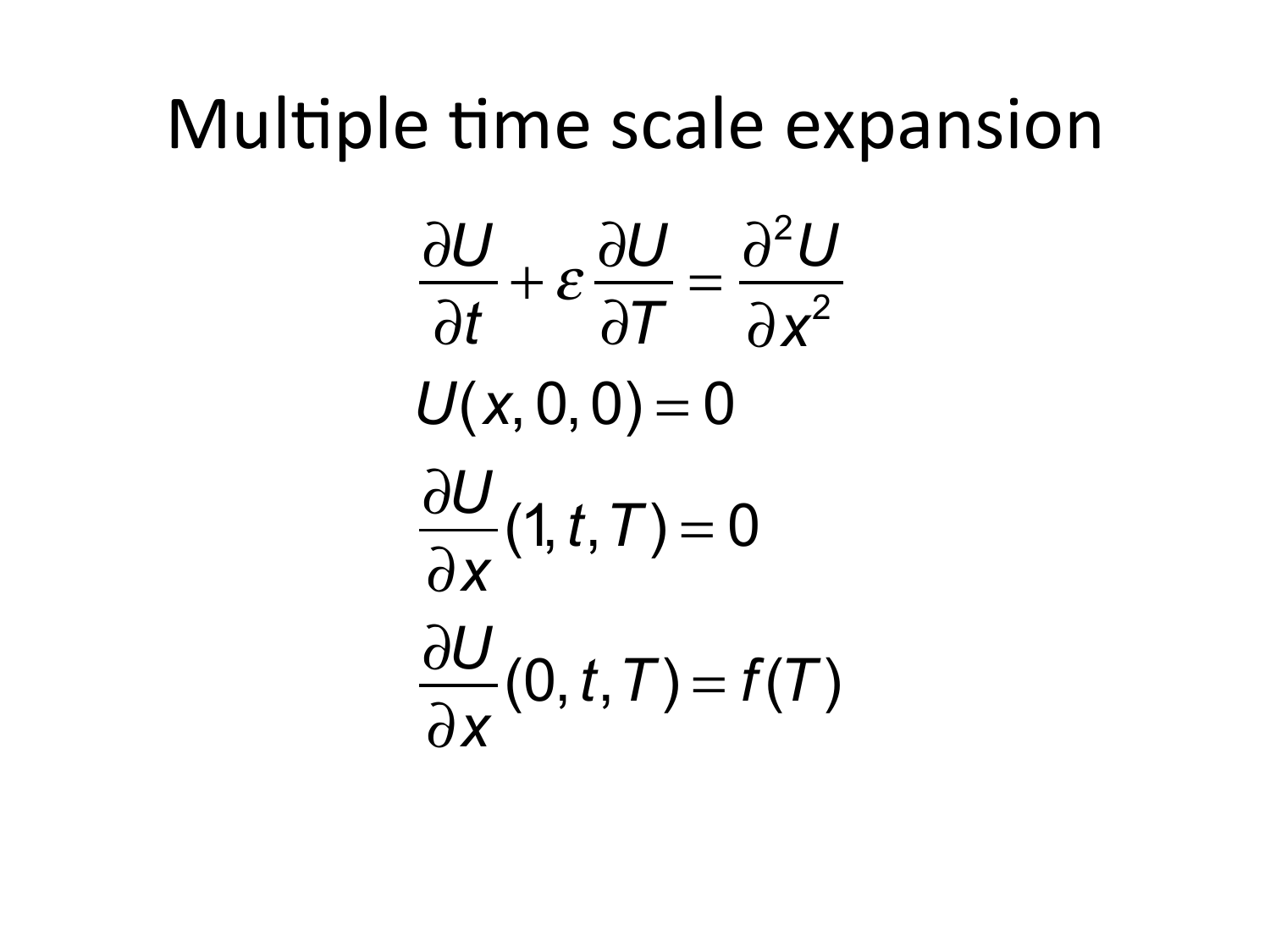#### Multiple time scale expansion

 $U(x, t, T) = \frac{G_0(t, T)}{2} + \sum_{n=1}^{\infty} G_n(t, T) \cdot \cos(n\pi x)$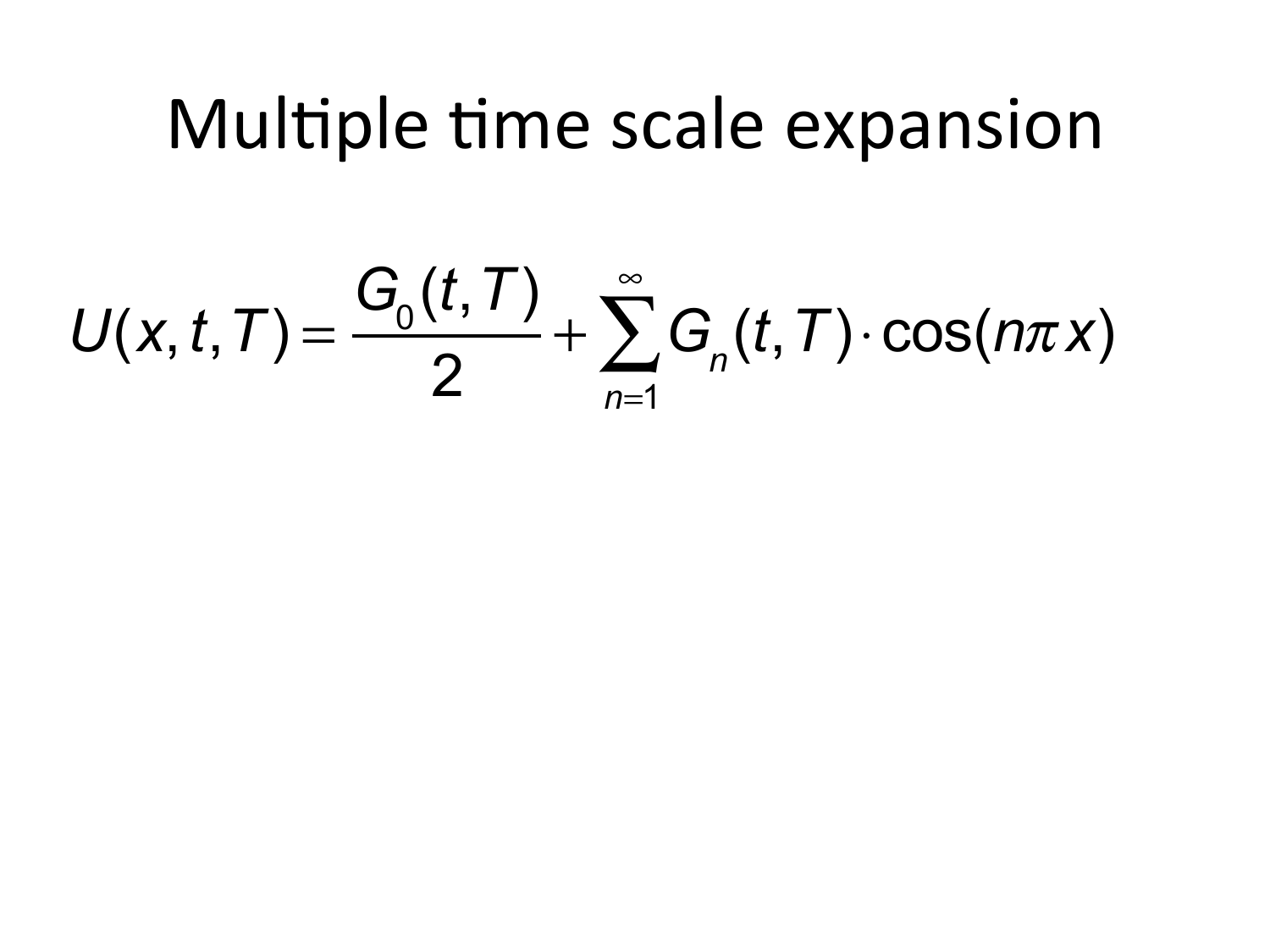## Normal issues

- Model macroscopic process
- Exact solution
- "Multiphysics"